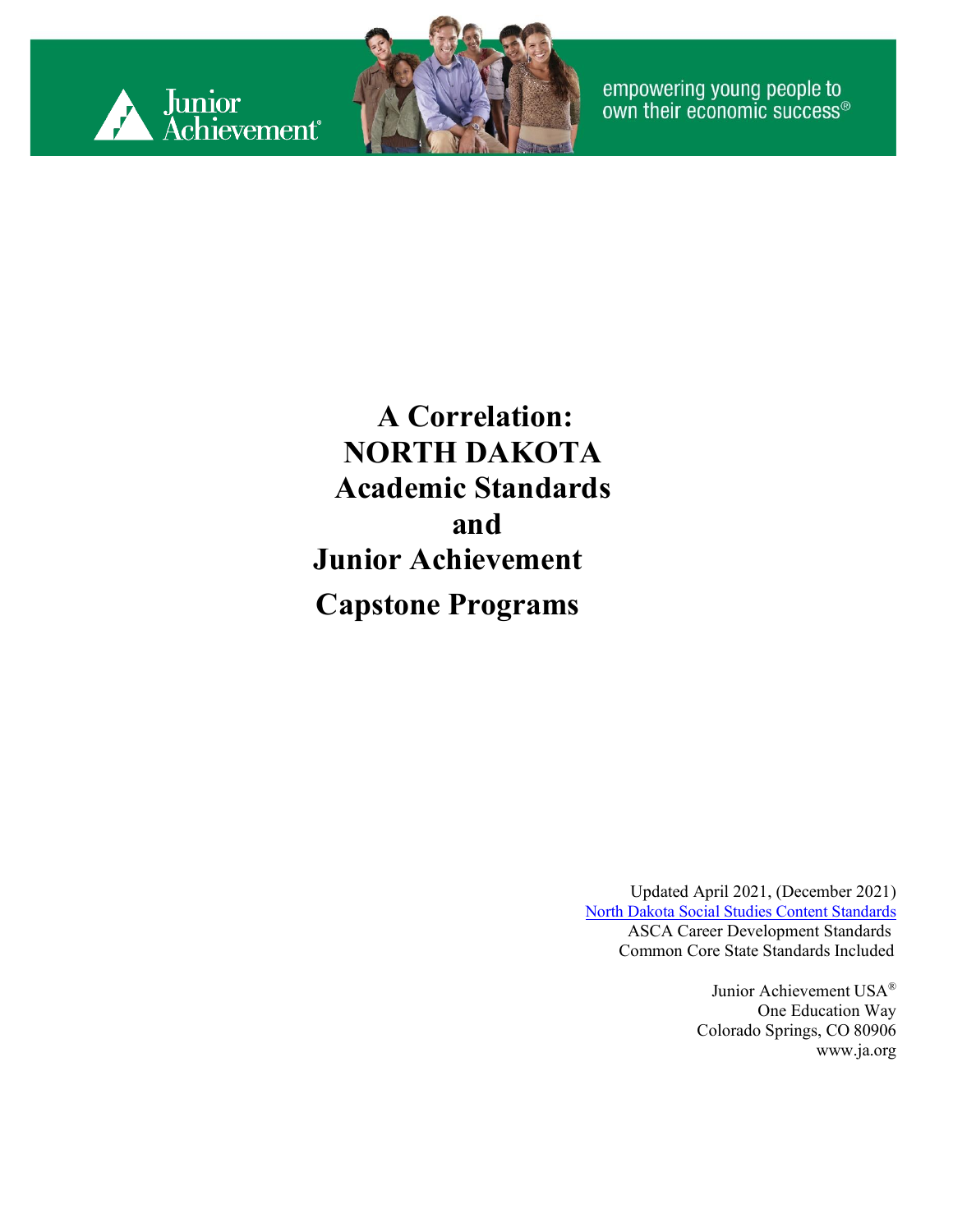#### **Overview**

The following correlation features the knowledge and skills that students are introduced to in JA Capstone Programs and how they correspond to the state Social Studies Framework. The correlation is not meant to be exhaustive, nor is it intended to infer that any one resource will completely address any given standard. It is designed to show how *JA BizTown®* and *JA Finance Park®* will enhance or complement efforts to meet educational standards. Alternate delivery methods, such as student self-guided, cover the same learning objectives for social studies standards and the JA Pathway Competencies. However, the varied implementation models may cause slight variation in English Language Arts and Mathematics correlations.

*JA BizTown* encompasses important elements of work readiness, entrepreneurship, and financial literacy, providing students with a solid foundation of business, economics, and free enterprise education. Through daily lessons, hands-on activities, and active participation in a simulated community designed to support differentiated learning styles, students develop a strong understanding of the relationship between what they learn in school and successful participation in an economy. *JA BizTown* helps prepare students for a lifetime of learning and academic achievement.

*JA BizTown Adventures* is an alternative (or supplement) to the simulated community experience when students do not have access to a facility. It provides the same great social studies, work readiness, entrepreneurship, and financial literacy concepts in an online selfguided format. *JA BizTown Adventures* can be easily used in remote implementation and independent study when combined with the student self-guided implementation of the *JA BizTown* curriculum. Both implementation options augment students' core curriculum in social studies, English language arts, and mathematics. Throughout the programs, students use critical-thinking skills to learn about key concepts as they explore and enhance their understanding of free enterprise.

*JA Finance Park* lessons address fundamental financial literacy and economic concepts, explore career interests and opportunities, and develop work-readiness skills. The lessons. culminate in a hands-on budgeting simulation that includes decisions related to income, expenses, savings, and credit.

The *JA Finance Park* program provides two curriculum levels: Entry Level and Advanced. The Entry Level curriculum is geared towards students who are new to personal finance or have never taken a financial literacy class. The JA Finance Park Advanced curriculum is geared towards high school students, and those with some prior knowledge of personal finances, allowing students a peek at their future financial decisions. All curriculum options provide educators a method of delivery that will best meet the needs of their students and culminate with a visit to JA Finance Park, a realistic on-site or mobile facility, where students engage with volunteers and put into practice what they've learned by developing a personal budget. JA Finance Park simulation is also available virtually in the classroom,

JA Finance Park Entry Level offers three implementations' options:

- Traditional classroom format educator-led presentation
- Project-Based Learning (PBL) format structured to include student group and independent work and a culminating project
- Student-self guided format designed for remote implementation and independent learning

JA Finance Park Advanced offers a teacher-led blended classroom curriculum with a number of optional self-guided extension activities.

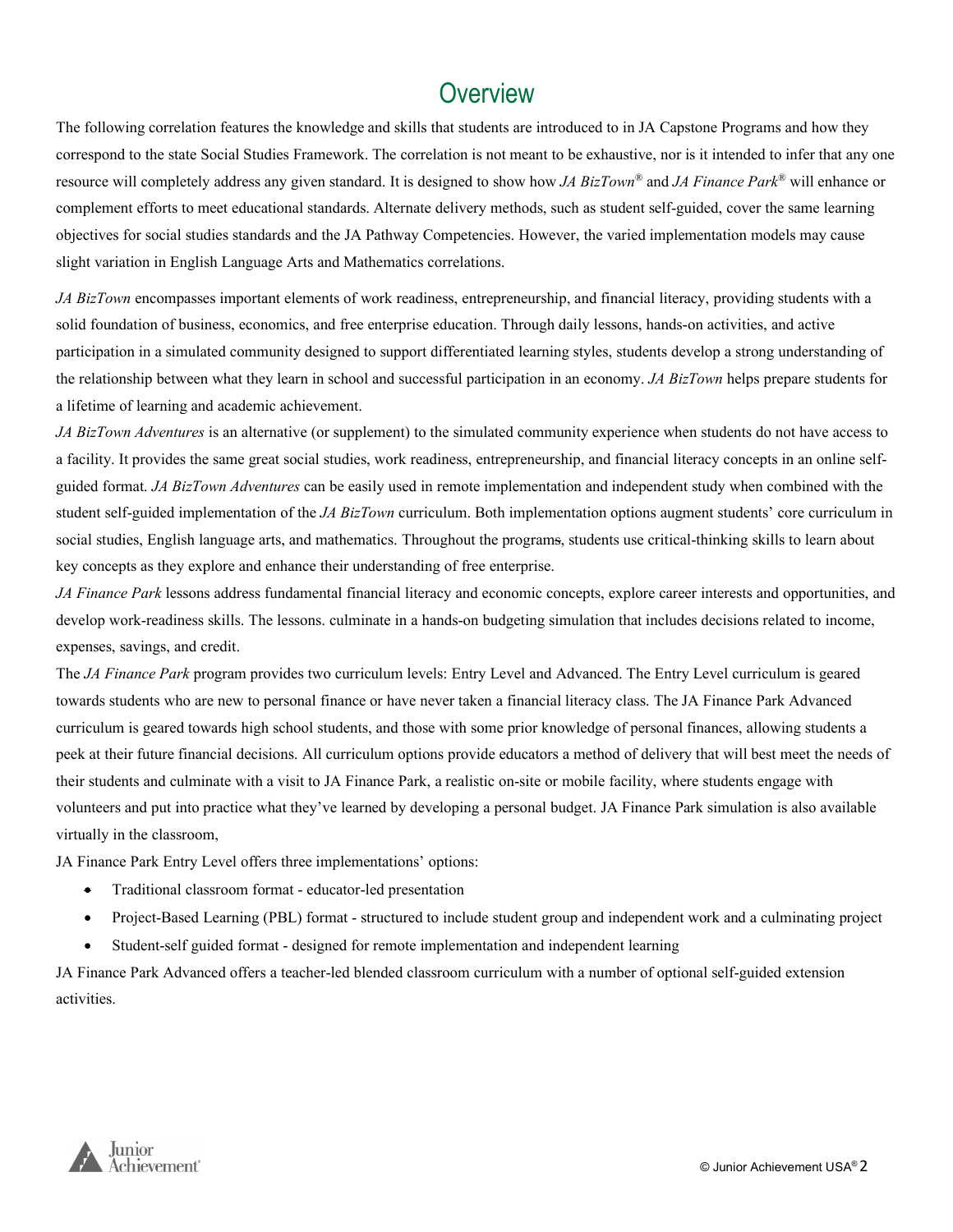| <b>Unit Description and Learning</b><br><b>Objectives</b>                                                                                                                                                                                                                                                                                                                                                                                                                                                                                                                                                                                                                                                                                                                                                                                                                                                                                                                                                                                                                                      | <b>Social Studies</b><br><b>Standards</b>                                  | <b>ASCA Career Development</b><br><b>Standards</b>                                                                                                                                                                                                                                                                                                                                                                                          | <b>English</b><br>Language<br><b>Arts</b>                                                                                                                                                                                      | <b>Math</b>                                                                                                                                                |
|------------------------------------------------------------------------------------------------------------------------------------------------------------------------------------------------------------------------------------------------------------------------------------------------------------------------------------------------------------------------------------------------------------------------------------------------------------------------------------------------------------------------------------------------------------------------------------------------------------------------------------------------------------------------------------------------------------------------------------------------------------------------------------------------------------------------------------------------------------------------------------------------------------------------------------------------------------------------------------------------------------------------------------------------------------------------------------------------|----------------------------------------------------------------------------|---------------------------------------------------------------------------------------------------------------------------------------------------------------------------------------------------------------------------------------------------------------------------------------------------------------------------------------------------------------------------------------------------------------------------------------------|--------------------------------------------------------------------------------------------------------------------------------------------------------------------------------------------------------------------------------|------------------------------------------------------------------------------------------------------------------------------------------------------------|
| Unit 1: Financial Literacy<br>You must have money to spend<br>money. Students need to understand<br>this fundamental concept of earning<br>and spending if they are to grasp the<br>importance of sound personal finance.<br>This unit introduces students to bank<br>services and practices that will help<br>them to be successful in <i>JA BizTown</i><br>and in life.<br>Objectives:<br><b>Students will:</b><br>• Extrapolate services offered by<br>financial institutions<br>• Complete a bank account<br>application<br>• Demonstrate an ability to endorse<br>a paycheck<br>• Complete a deposit ticket<br>· Maintain a check register<br>correctly<br>• Describe the consequences of<br>insufficient funds<br>• Write and sign checks<br>State the benefit of an interest-<br>earning savings account<br>• Explain how money in a savings<br>account grows<br>• Explore the differences between<br>checks, debit cards, and credit<br>cards<br>• Explain how money changes<br>hands when a debit card is used<br>• Demonstrate use of a check<br>register to record a debit purchase | E.3 5.3 Identify factors<br>that influence saving and<br>spending choices. | 1.1.5 Identify attitudes and<br>behaviors that lead to successful<br>learning<br>1.1.11 Demonstrate the ability to<br>work independently, as well as the<br>ability to work cooperatively with<br>other students<br>1.2.1 Demonstrate the motivation<br>to achieve individual potential<br>1.2.2 Learn and apply critical-<br>thinking skills<br>1.3.2 Seek co-curricular and<br>community experiences to<br>enhance the school experience. | Grade 4<br>RI.4.3<br>RI.4.4<br>RI.4.5<br>RI.4.7<br>SL.4.1<br>SL.4.3<br>L.4.4<br>Grade 5<br>RI.5.4<br>RI.5.5<br>RI.5.7<br>SL.5.1<br>L.5.1<br>L.5.3<br>L.5.4<br>Grade 6<br>RI.6.7<br>SL.6.1<br>SL.6.2<br>L.6.1<br>L.6.3<br>L.6.4 | <b>Grade 4</b><br>$4.$ NBT $.3$<br>4.NBT.4<br>Grade 5<br>5.NBT.5<br>5.NBT.7<br>Grade 6<br>6.NS.3<br><b>Mathematical</b><br><b>Practices 4-6</b><br>$1 - 7$ |
|                                                                                                                                                                                                                                                                                                                                                                                                                                                                                                                                                                                                                                                                                                                                                                                                                                                                                                                                                                                                                                                                                                |                                                                            |                                                                                                                                                                                                                                                                                                                                                                                                                                             |                                                                                                                                                                                                                                |                                                                                                                                                            |

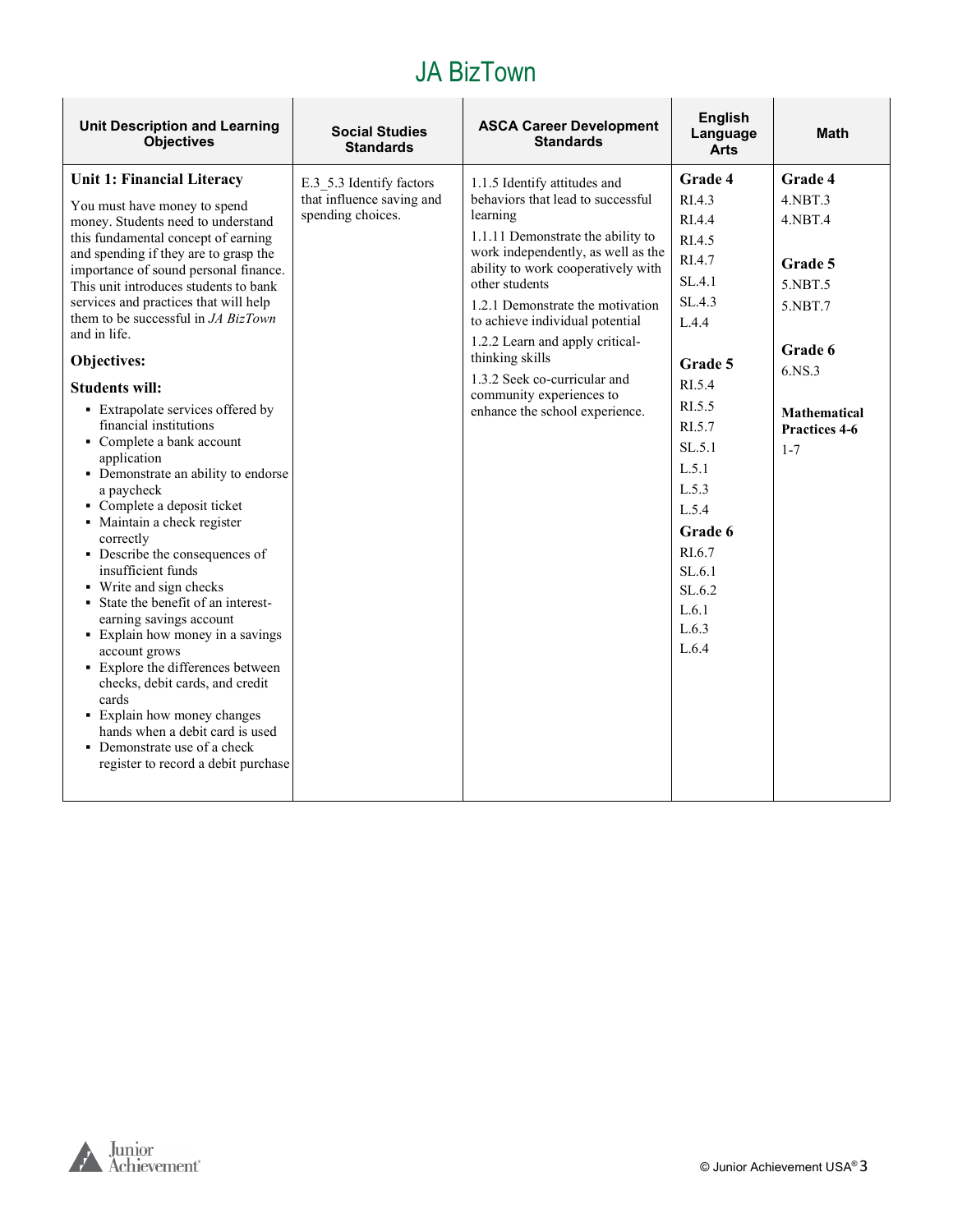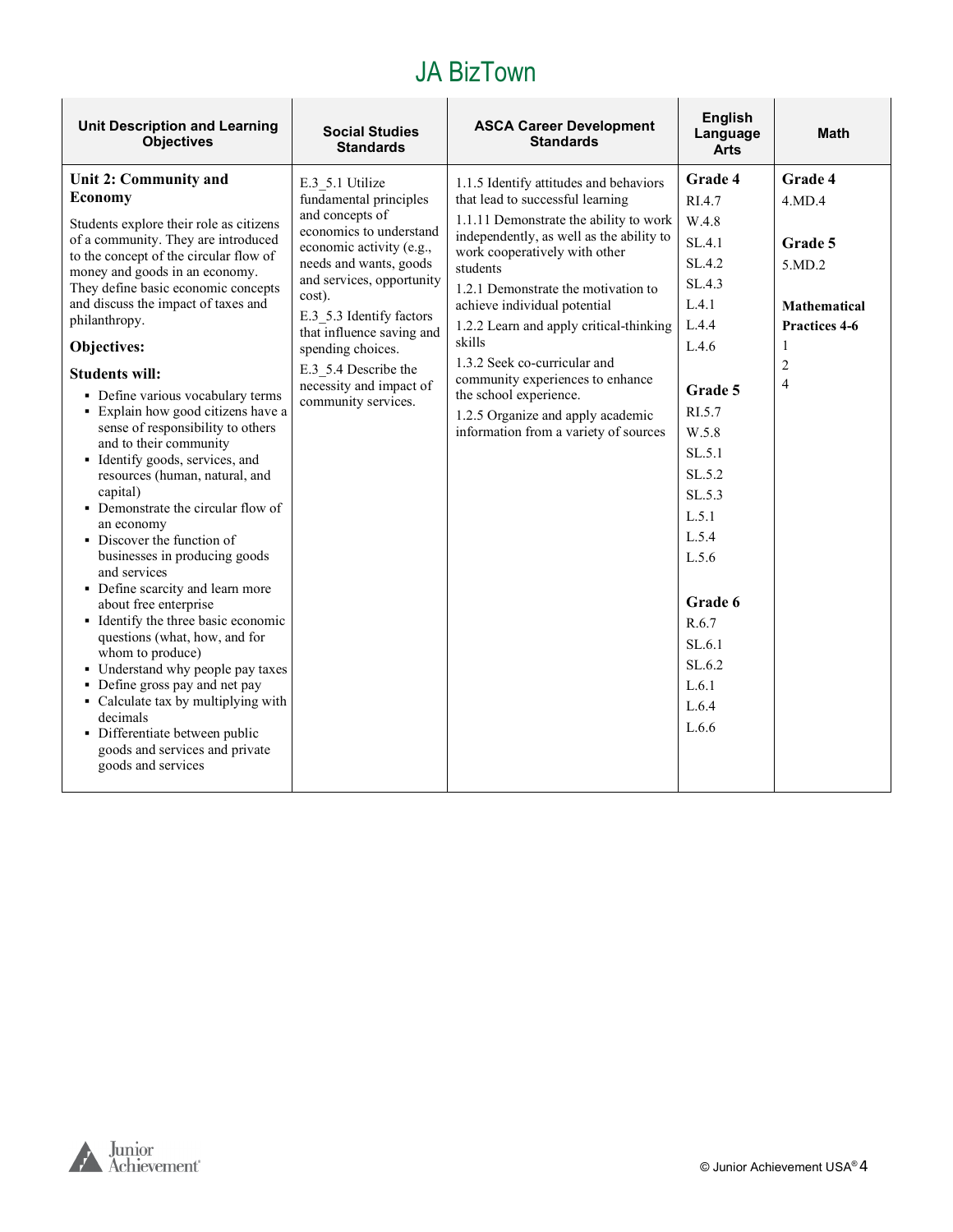| <b>Unit Description and Learning</b><br><b>Objectives</b>                                                                                                                                                                                                                                                                                                                                                                                                                                                                                                                                                                                                                                                                                                                                                                                                                                                                                             | <b>Social Studies</b><br><b>Standards</b> | <b>ASCA Career Development</b><br><b>Standards</b>                                                                                                                                                                                                                                                                                                                                                                                                                                                                                                                                                                                                                                                                                                                                                                                                                         | <b>English</b><br>Language<br><b>Arts</b>                                                                                                                                                | <b>Math</b>                                                                                  |
|-------------------------------------------------------------------------------------------------------------------------------------------------------------------------------------------------------------------------------------------------------------------------------------------------------------------------------------------------------------------------------------------------------------------------------------------------------------------------------------------------------------------------------------------------------------------------------------------------------------------------------------------------------------------------------------------------------------------------------------------------------------------------------------------------------------------------------------------------------------------------------------------------------------------------------------------------------|-------------------------------------------|----------------------------------------------------------------------------------------------------------------------------------------------------------------------------------------------------------------------------------------------------------------------------------------------------------------------------------------------------------------------------------------------------------------------------------------------------------------------------------------------------------------------------------------------------------------------------------------------------------------------------------------------------------------------------------------------------------------------------------------------------------------------------------------------------------------------------------------------------------------------------|------------------------------------------------------------------------------------------------------------------------------------------------------------------------------------------|----------------------------------------------------------------------------------------------|
| <b>Unit 3: Work Readiness</b><br>Citizens learn how their interests and<br>skills can lead to exciting careers.<br>They have an opportunity to assess<br>their own skills and interests and to<br>see what kinds of jobs are available at<br>JA BizTown. They have an<br>opportunity to fill out a job<br>application and experience the job<br>interview process.<br>Objectives:<br><b>Students will:</b><br>• Recognize their interests and<br>skills<br>• Explain the relevance of interests<br>and skills in career exploration<br>and planning<br>• Distinguish the differences among<br>the four primary career types:<br>people, ideas, data, and things<br>• Categorize STEM careers into<br>different types<br>• Demonstrate appropriate<br>workplace behaviors<br>• Define resume, job interview, and<br>applicant<br>• Complete a job application<br>• Model appropriate business<br>greetings<br>• Demonstrate proper interview<br>skills | NA                                        | 2.1.1 Develop skills to locate, evaluate<br>and interpret career information<br>2.1.2 Learn about the variety of<br>traditional and nontraditional<br>occupations<br>2.1.3 Develop an awareness of<br>personal abilities, skills, interests and<br>motivations<br>2.1.4 Learn how to interact and work<br>cooperatively in teams<br>2.1.5 Learn to make decisions<br>2.1.11 Acquire employability skills<br>such as working on a team, problem-<br>solving and organizational skills<br>2.1.12 Apply job readiness skills to<br>seek employment opportunities<br>2.1.13 Demonstrate knowledge about<br>the changing workplace<br>2.1.16 Learn how to write a résumé<br><b>ELO</b><br>2.1.18 Understand the importance of<br>responsibility, dependability,<br>punctuality, integrity, and effort in the<br>workplace<br>2.1.19 Utilize time-and task-<br>management skills | Grade 4<br>RI44<br>SL.4.1<br>L.4.1<br>L.4.2<br>L.4.4<br>L.4.6<br>Grade 5<br>RI.5.4<br>SL.5.1<br>L.5.1<br>L.5.2<br>L.5.4<br>L.5.6<br>Grade 6<br>SL.6.1<br>L.6.1<br>L.6.2<br>L6.4<br>L.6.6 | Grade 4<br>4.MD.4<br>Grade 5<br>5.MD.2<br><b>Mathematical</b><br>Practices 4-6<br>2<br>$4-6$ |
|                                                                                                                                                                                                                                                                                                                                                                                                                                                                                                                                                                                                                                                                                                                                                                                                                                                                                                                                                       |                                           |                                                                                                                                                                                                                                                                                                                                                                                                                                                                                                                                                                                                                                                                                                                                                                                                                                                                            |                                                                                                                                                                                          |                                                                                              |

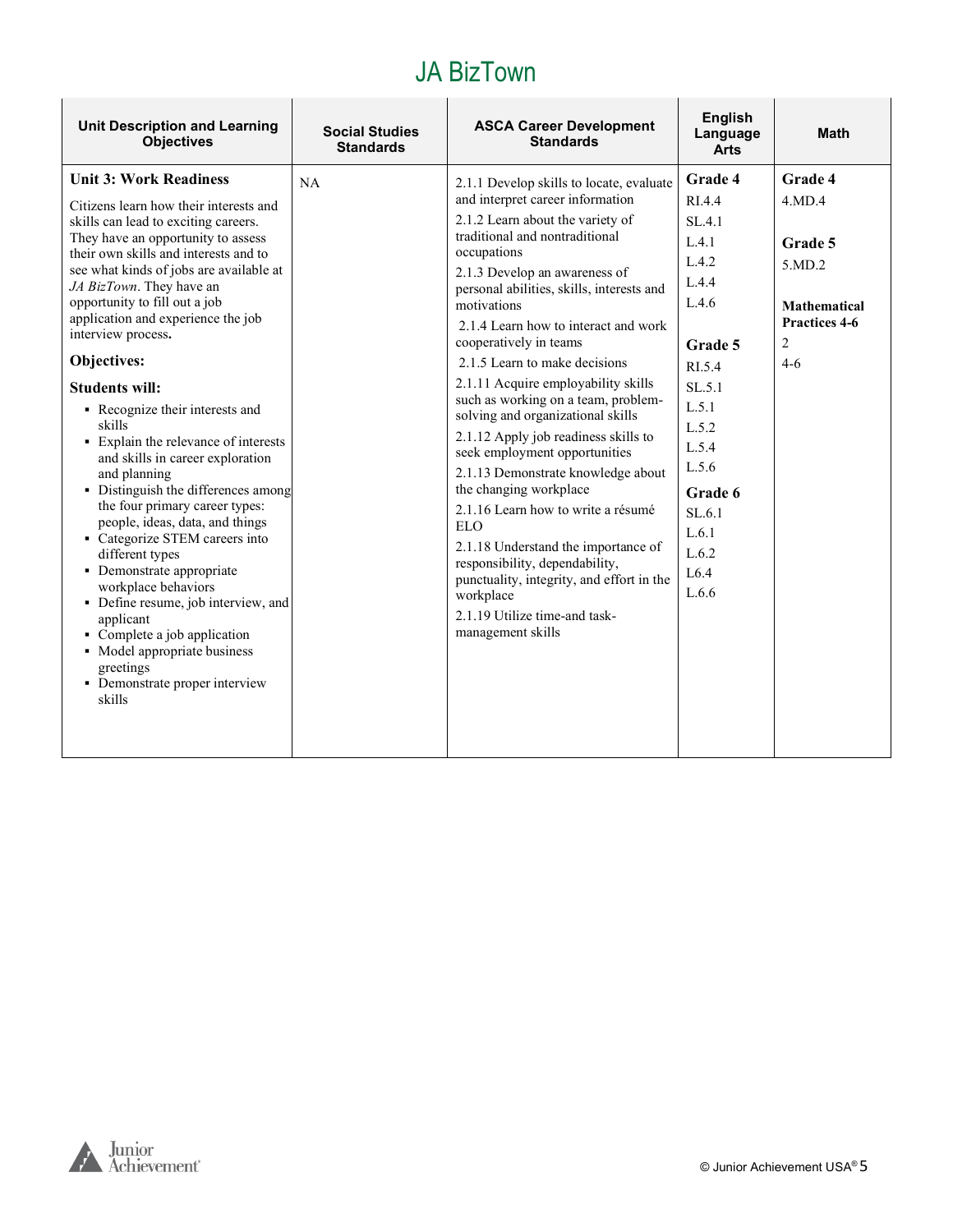| <b>Unit Description and Learning</b><br><b>Objectives</b>                                                                                                                                                                                                                                                                                                                                                                                                                                                                                                                                                                                                                                                                                                                                                                                                                                                           | <b>Social Studies Standards</b>                                                                                                                                                | <b>ASCA Career</b><br><b>Development Standards</b>                                                                                                                                                                                                                                                                                                                                                                                                                                                                                                                                                                    | <b>English</b><br>Language<br><b>Arts</b>                                                                                                                                                                                                       | <b>Math</b>                                                                                                                      |
|---------------------------------------------------------------------------------------------------------------------------------------------------------------------------------------------------------------------------------------------------------------------------------------------------------------------------------------------------------------------------------------------------------------------------------------------------------------------------------------------------------------------------------------------------------------------------------------------------------------------------------------------------------------------------------------------------------------------------------------------------------------------------------------------------------------------------------------------------------------------------------------------------------------------|--------------------------------------------------------------------------------------------------------------------------------------------------------------------------------|-----------------------------------------------------------------------------------------------------------------------------------------------------------------------------------------------------------------------------------------------------------------------------------------------------------------------------------------------------------------------------------------------------------------------------------------------------------------------------------------------------------------------------------------------------------------------------------------------------------------------|-------------------------------------------------------------------------------------------------------------------------------------------------------------------------------------------------------------------------------------------------|----------------------------------------------------------------------------------------------------------------------------------|
| <b>Unit 4: Business Management</b><br>Citizens prepare for their visit to $JA$<br>BizTown by working in business teams<br>to learn about key factors in operating a<br>business, such as teamwork, operation<br>costs, pricing, and advertising.<br>Objectives:<br><b>Students will:</b><br>• Describe costs associated with<br>operating a business<br>• Calculate business expenses<br>• Use teamwork to create a<br>paragraph that describes a<br>business<br>• Define selling price, revenue, and<br>inventory<br>• Describe factors that affect selling<br>price<br>• Explain the relationship between<br>revenue, costs, and profit<br>• Define advertising<br>• Describe characteristics of<br>effective advertising<br>• Acknowledge how effective<br>teamwork and cooperation<br>enhance business teams<br>• Appreciate how careful<br>completion of details ensures a<br>more successful JA BizTown visit | E.3 5.1 Utilize fundamental<br>principles and concepts of<br>economics to understand<br>economic activity (e.g., needs<br>and wants, goods and services,<br>opportunity cost). | 1.1.5 Identify attitudes and<br>behaviors that lead to<br>successful learning<br>1.1.11 Demonstrate the ability<br>to work independently, as well<br>as the ability to work<br>cooperatively with other<br>students<br>1.2.1 Demonstrate the<br>motivation to achieve<br>individual potential<br>1.2.2 Learn and apply critical-<br>thinking skills<br>1.2.4 Seek information and<br>support from faculty, staff,<br>family, and peers<br>1.2.5 Organize and apply<br>academic information from a<br>variety of sources<br>1.3.2 Seek co-curricular and<br>community experiences to<br>enhance the school experience. | Grade 4<br>W.4.1<br>W.4.2<br>W.4.4<br>SL.4.1<br>L.4.1<br>L.4.3<br>L.4.4<br>L.4.6<br>Grade 5<br>W.5.1<br>W.5.2<br>W.5.4<br>SL.5.1<br>L.5.1<br>L.5.3<br>L.5.4<br>L.5.6<br>Grade 6<br>W.6.1<br>W.6.4<br>SL.6.1<br>L.6.1<br>L.6.3<br>L.6.4<br>L.6.6 | Grade 4<br>$4.$ NBT $.5$<br>Grade 5<br>5.NBT.5<br>Grade 6<br>6.NS.2<br>6.NS.3<br><b>Mathematical</b><br>Practices 4-6<br>$1 - 7$ |

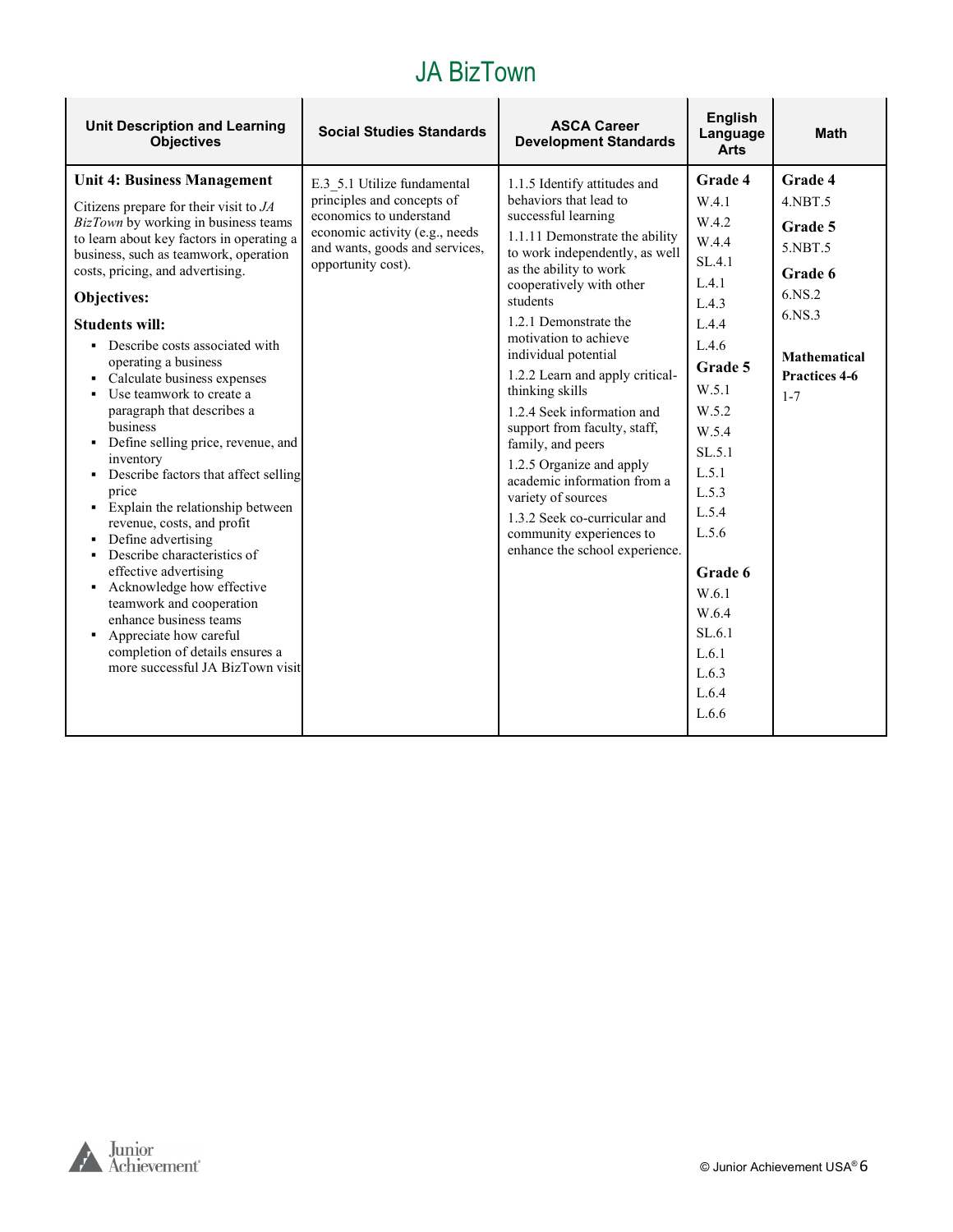| <b>Unit Description and Learning</b><br><b>Objectives</b>                                                                                                                                                                                                                                                                                                                                                                                                                                                                                                                                                                                                                                                                                                                                                                                                 | <b>Social Studies Standards</b>                                                                                                                                                | <b>ASCA Career</b><br><b>Development Standards</b>                                                                                                                                                                                                                                                                                                                                                                                                                                                                                                                                                                      | <b>English</b><br>Language<br><b>Arts</b>                                                                                                                                         | <b>Math</b>                                                           |
|-----------------------------------------------------------------------------------------------------------------------------------------------------------------------------------------------------------------------------------------------------------------------------------------------------------------------------------------------------------------------------------------------------------------------------------------------------------------------------------------------------------------------------------------------------------------------------------------------------------------------------------------------------------------------------------------------------------------------------------------------------------------------------------------------------------------------------------------------------------|--------------------------------------------------------------------------------------------------------------------------------------------------------------------------------|-------------------------------------------------------------------------------------------------------------------------------------------------------------------------------------------------------------------------------------------------------------------------------------------------------------------------------------------------------------------------------------------------------------------------------------------------------------------------------------------------------------------------------------------------------------------------------------------------------------------------|-----------------------------------------------------------------------------------------------------------------------------------------------------------------------------------|-----------------------------------------------------------------------|
| Unit 5: Visit and Debrief<br>Citizens participate in the $JA$<br>BizTown simulation and then return<br>to class for a debriefing lesson to<br>ensure they have a well-rounded<br>learning experience. The debrief<br>lesson allows citizens to reflect on<br>their JA BizTown experience and<br>further identify the relevance of<br>classroom learning to their future<br>plans and goals.<br>Objectives:<br><b>Students will:</b><br>• Function in their job capacity<br>at JA BizTown<br>• Manage their personal finances<br>and time<br>• Carry out responsibilities of<br>citizenship, such as voting and<br>obeying laws<br>• Evaluate team performance at<br>JA BizTown<br>Explain the circular flow of<br>economic activity<br>• Describe how citizens use<br>financial institutions<br>• Describe how citizens work<br>within a quality business | E.3 5.1 Utilize fundamental<br>principles and concepts of<br>economics to understand<br>economic activity (e.g.,<br>needs and wants, goods and<br>services, opportunity cost). | 1.2.4 Seek information and<br>support from faculty, staff,<br>family and peers<br>1.2.5 Organize and apply<br>academic information from<br>a variety of sources<br>1.2.7 Become a self-<br>directed and independent<br>learner<br>2.1.11 Acquire<br>employability skills such as<br>working on a team,<br>problem-solving and<br>organizational skills<br>2.1.13 Demonstrate<br>knowledge about the<br>changing workplace<br>2.1.18 Understand the<br>importance of<br>responsibility,<br>dependability, punctuality,<br>integrity, and effort in the<br>workplace<br>2.1.19 Utilize time-and<br>task-management skills | <b>Grade 4</b><br>W.4.1<br>SL.4.1<br>SL.4.4<br>L.4.1<br>L.4.6<br>Grade 5<br>W.5.1<br>SL.5.1<br>SL.5.4<br>L.5.1<br>L.5.6<br>Grade 6<br>W.6.1<br>SL.6.1<br>SL.6.4<br>L.6.1<br>L.6.4 | Grade 5<br>5.NBT.5<br><b>Mathematical</b><br>Practices 4-6<br>$1 - 7$ |

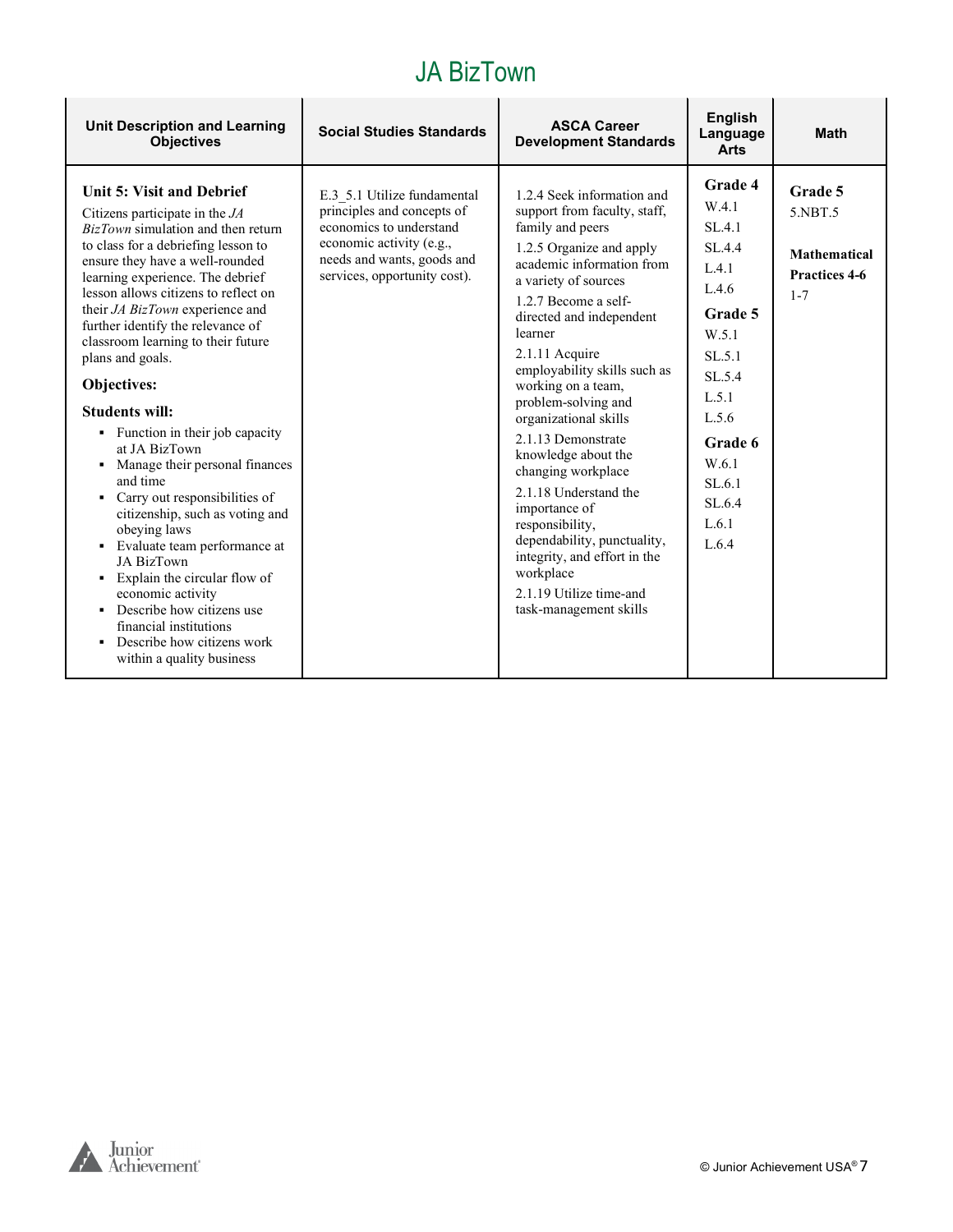#### JA Biz Town Adventures

| <b>Session Details</b>                                                                                                                                                                                                                                                                                                                                                                                                                                                                                                                                                                                                                                                                                                                                                                                                                                  | <b>Financial Literacy</b><br><b>Standards</b>                                                                                                                                                                                                                   | <b>ASCA Career</b><br><b>Development</b><br><b>Standards</b>                                                                                                                                                                                                                                                                                                                                                              | <b>Common Core</b><br><b>ELA</b>                                                                                                                                          | Common<br><b>Core Math</b>                                                                      |
|---------------------------------------------------------------------------------------------------------------------------------------------------------------------------------------------------------------------------------------------------------------------------------------------------------------------------------------------------------------------------------------------------------------------------------------------------------------------------------------------------------------------------------------------------------------------------------------------------------------------------------------------------------------------------------------------------------------------------------------------------------------------------------------------------------------------------------------------------------|-----------------------------------------------------------------------------------------------------------------------------------------------------------------------------------------------------------------------------------------------------------------|---------------------------------------------------------------------------------------------------------------------------------------------------------------------------------------------------------------------------------------------------------------------------------------------------------------------------------------------------------------------------------------------------------------------------|---------------------------------------------------------------------------------------------------------------------------------------------------------------------------|-------------------------------------------------------------------------------------------------|
| <b>Adventure One: CEO</b><br>AS CEO students discover some of the<br>responsibilities of running a business. They<br>match their interests and skills to choose a<br>corporation to lead, use the company's mission<br>statement to make a strategic decision, explore<br>market analysis to identify a target market,<br>compare applicant resumes to make a hiring<br>decision while considering the company<br>budget, and compile a letter to encourage<br>customers.<br>Objectives:<br><b>Students will:</b><br>• Use knowledge of skills and interests to<br>select a company<br>• Compare potential customers<br>• Identify target market<br>• Make a strategic decision<br>• Identify points in a mission statement<br>• Compare applicant resumes<br>• Make a budget-based decision<br>• Create a letter by making appropriate<br>word choices | E.3 5.1 Utilize<br>fundamental principles<br>and concepts of economics<br>to understand economic<br>activity (e.g., needs and<br>wants, goods and services,<br>opportunity cost).<br>E.3 5.3 Identify factors<br>that influence saving and<br>spending choices. | 2.1.5 Learn to make<br>decisions<br>2.1.11 Acquire<br>employability skills such<br>as working on a team,<br>problem-solving and<br>organizational skills<br>2.1.13 Demonstrate<br>knowledge about the<br>changing workplace<br>2.1.18 Understand the<br>importance of<br>responsibility,<br>dependability, punctuality,<br>integrity, and effort in the<br>workplace<br>2.1.19 Utilize time-and<br>task-management skills | Grade 4<br>$RI.4.1-5$<br>RI.4.7,10<br>W.4.2b,2d,2e<br>W.4.8<br>SL.4.3<br>L.4.4,6<br>Grade 5<br>$R1.5.1-5$<br>RI.5.7,10<br>W.5.2b,2d,2e<br>W.5.8<br>SL.5.3<br>$L.5.4-6$    | 4.oa.1<br>$4.$ n $bt.4$                                                                         |
| <b>Adventure Two CFO</b><br>As CFO students make budget decisions<br>following a decision-making process and<br>mathematical formula. They determine how<br>much to charge for their services and which<br>companies' services offer the best value. They<br>explore the need for cyber insurance to prevent<br>online security breaches and review the<br>company's mission statement.<br>Objectives:<br><b>Students will:</b><br>• Use knowledge of skills and interests to<br>select a company<br>Deduct taxes to calculate net pay<br>Determine price of items to make a profit<br>using a formula<br>• Compare costs to make budget decisions<br>Read terms and conditions to compare<br>offers<br>• Evaluate proposals as part of a decision-<br>making process                                                                                   | E.3 5.1 Utilize<br>fundamental principles<br>and concepts of economics<br>to understand economic<br>activity (e.g., needs and<br>wants, goods and services,<br>opportunity cost).<br>E.3 5.3 Identify factors<br>that influence saving and<br>spending choices. | 2.1.5 Learn to make<br>decisions<br>2.1.11 Acquire<br>employability skills such<br>as working on a team,<br>problem-solving and<br>organizational skills<br>2.1.13 Demonstrate<br>knowledge about the<br>changing workplace<br>2.1.18 Understand the<br>importance of<br>responsibility,<br>dependability, punctuality,<br>integrity and effort in the<br>workplace<br>2.1.19 Utilize time-and<br>task-management skills  | Grade 4<br>$RI.4.1-5$<br>RI.4.7,10<br>W.4.2b,2d,2e<br>W.4.8<br>SL.4.3<br>L.4.4,6<br>Grade 5<br>$RI.5.1 - 5$<br>RI.5.7,10<br>W.5. 2b,2d,2e<br>W.5.8<br>SL.5.3<br>$L.5.4-6$ | 4.0a.1<br>$4.$ nbt. $1-2$<br>$4.$ nbt $.3$<br>4.nbt.4-6<br>$4.nf.5-6$<br>5.nbt.1-2<br>5.nbt.4-5 |

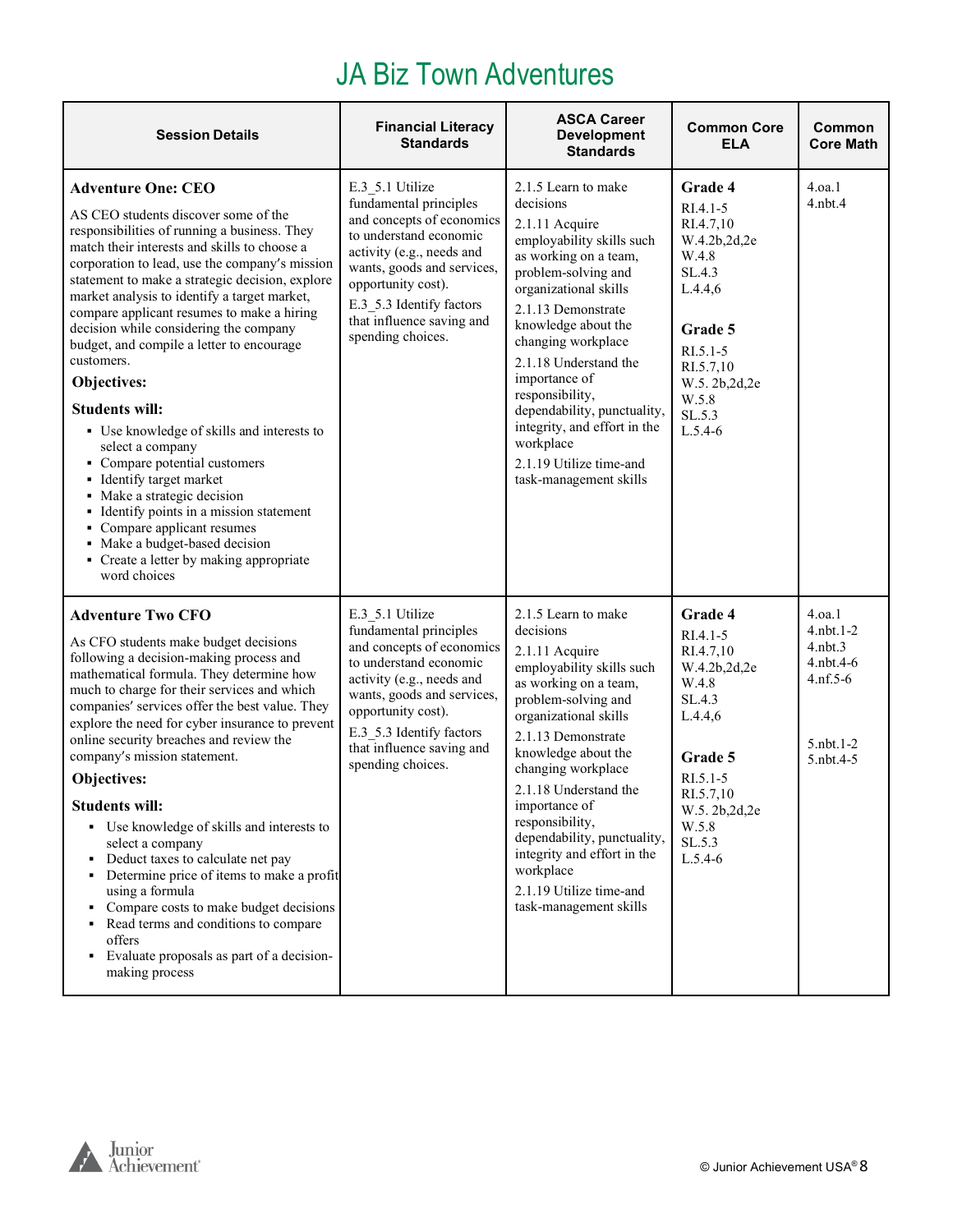### JA Biz Town Adventures

| <b>Session Details</b>                                                                                                                                                                                                                                                                                                                                                                                                                                                                                                                                                                                                                                                                                                                                                                                                                                                                           | <b>Financial Literacy</b><br><b>Standards</b>                                                                                                                                                                                                                | <b>ASCA Career Development</b><br><b>Standards</b>                                                                                                                                                                                                                                                                                                                                                         | Common<br><b>Core ELA</b>                                                                                                                                                 | <b>Common Core</b><br>Math                                                                            |
|--------------------------------------------------------------------------------------------------------------------------------------------------------------------------------------------------------------------------------------------------------------------------------------------------------------------------------------------------------------------------------------------------------------------------------------------------------------------------------------------------------------------------------------------------------------------------------------------------------------------------------------------------------------------------------------------------------------------------------------------------------------------------------------------------------------------------------------------------------------------------------------------------|--------------------------------------------------------------------------------------------------------------------------------------------------------------------------------------------------------------------------------------------------------------|------------------------------------------------------------------------------------------------------------------------------------------------------------------------------------------------------------------------------------------------------------------------------------------------------------------------------------------------------------------------------------------------------------|---------------------------------------------------------------------------------------------------------------------------------------------------------------------------|-------------------------------------------------------------------------------------------------------|
| <b>Adventure Three: Marketing</b><br><b>Director</b><br>As Marketing Director, students use their<br>knowledge of skills and interests to choose<br>a company to work for. They identify an<br>idea for a new product or service and use a<br>decision-making strategy to refine their<br>idea, identify a target market, and plan an<br>advertising campaign that is consistent<br>with the business mission statement.<br>Objectives:<br><b>Students will:</b><br>• Use knowledge of skills and interests to<br>select a company<br>• Identify an idea for a new product or<br>service<br>• Attempt to resolve solutions to customer<br>pain points<br>• Identify characteristics of target markets<br>• Explore advertising avenues and<br>marketing tools<br>· Plan a marketing campaign<br>• Compare cost effectiveness of different<br>advertisements<br>• Examine fine print on contracts | E.3 5.1 Utilize fundamental<br>principles and concepts of<br>economics to understand<br>economic activity (e.g., needs<br>and wants, goods and services,<br>opportunity cost).<br>E.3 5.3 Identify factors that<br>influence saving and spending<br>choices. | 2.1.5 Learn to make decisions<br>2.1.11 Acquire employability skills<br>such as working on a team,<br>problem-solving and organizational<br>skills<br>2.1.13 Demonstrate knowledge<br>about the changing workplace<br>2.1.18 Understand the importance<br>of responsibility, dependability,<br>punctuality, integrity and effort in<br>the workplace<br>2.1.19 Utilize time-and task-<br>management skills | Grade 4<br>RI.4.1-5<br>RI.4.7,8,10<br>SL.4.3<br>L.4.4,6<br>Grade 5<br>$RI.5.1 - 5$<br>RI.5.7,8,10<br>SL.5.3<br>$L.5.4-6$                                                  | 4.0a.1<br>$4.$ nbt. $4$<br>$5.$ nbt. $1-2$                                                            |
| <b>Adventure Four: Sales Manager</b><br>Once the Sales manager chooses which<br>company he or she will represent, they will<br>be lead through decision making and<br>problem-solving processes to make hiring<br>and customer service decisions based on<br>budget and work ethic parameters.<br>Objectives:<br><b>Students will:</b><br>• Use knowledge of skills and interests to<br>select a company<br>• Explore traits that convey good work<br>ethic<br>Compare resumes<br>• Use a decision-making process to make<br>hiring decisions<br>• Use a problem-solving process to<br>improve customer service                                                                                                                                                                                                                                                                                  | E.3 5.1 Utilize fundamental<br>principles and concepts of<br>economics to understand<br>economic activity (e.g., needs<br>and wants, goods and services,<br>opportunity cost).<br>E.3 5.3 Identify factors that<br>influence saving and spending<br>choices. | 2.1.5 Learn to make decisions<br>2.1.11 Acquire employability skills<br>such as working on a team,<br>problem-solving and organizational<br>skills<br>2.1.13 Demonstrate knowledge<br>about the changing workplace<br>2.1.18 Understand the importance<br>of responsibility, dependability,<br>punctuality, integrity and effort in<br>the workplace<br>2.1.19 Utilize time-and task-<br>management skills | Grade 4<br>$RI.4.1-5$<br>RI.4.7,10<br>W.4.2b,2d,2e<br>W.4.8<br>SL.4.3<br>L.4.4,6<br>Grade 5<br>$RI.5.1-5$<br>RI.5.7,10<br>W.5. 2b, 2d, 2e<br>W.5.8<br>SL.5.3<br>$L.5.4-6$ | 4.0a.1<br>$4.$ nbt. $1-2$<br>$4.$ nbt $.3$<br>$4.$ nbt. $4-6$<br>$4.nf.5-6$<br>5.nbt.1-2<br>5.nbt.4-5 |

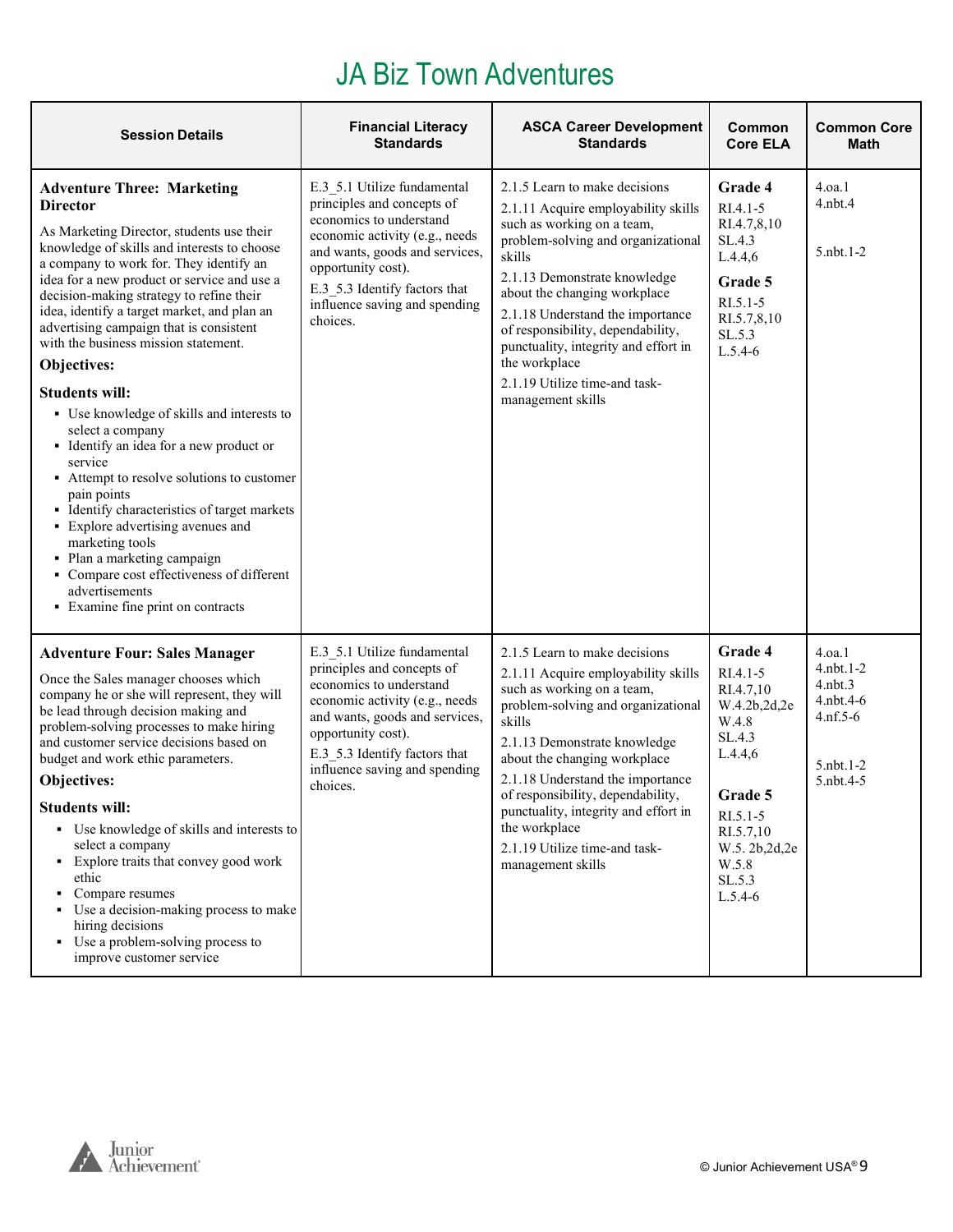#### JA Biz Town Adventures

| <b>Session Details</b>                                                                                                                                                                                                                                                                                                                                                                                                                                                                                                                                                                                                                                                                                                                                                                                                                                                                                                                                                                                                                                                                                                          | <b>Financial Literacy</b><br><b>Standards</b>                                                                                                                                                                                                                      | <b>ASCA Career</b><br><b>Development</b><br><b>Standards</b>                                                                                                                                                                                                                                                     | <b>Common Core</b><br><b>ELA</b>                                                                                            | <b>Common Core</b><br><b>Math</b>                                              |
|---------------------------------------------------------------------------------------------------------------------------------------------------------------------------------------------------------------------------------------------------------------------------------------------------------------------------------------------------------------------------------------------------------------------------------------------------------------------------------------------------------------------------------------------------------------------------------------------------------------------------------------------------------------------------------------------------------------------------------------------------------------------------------------------------------------------------------------------------------------------------------------------------------------------------------------------------------------------------------------------------------------------------------------------------------------------------------------------------------------------------------|--------------------------------------------------------------------------------------------------------------------------------------------------------------------------------------------------------------------------------------------------------------------|------------------------------------------------------------------------------------------------------------------------------------------------------------------------------------------------------------------------------------------------------------------------------------------------------------------|-----------------------------------------------------------------------------------------------------------------------------|--------------------------------------------------------------------------------|
| <b>Adventure Five: Consumer</b><br>As consumer, students make financial<br>decisions and choices having to do with<br>bank accounts and types of payments. They<br>learn to keep a transaction register,<br>calculate net pay, choose needs over wants,<br>and set and re-evaluate a budget.<br>Objectives:<br><b>Students will:</b><br>• Define gross pay and net pay and<br>calculate net pay<br>• Identify services offered by financial<br>institutions.<br>Explore a bank account application<br>Identify parts of a transaction register<br>Explain the importance of a savings<br>account<br>• Explore the differences between checks,<br>debit cards, and credit cards and other<br>forms of electronic payments.<br>• Explain how money changes hands<br>when a debit card or electronic payment<br>form is used.<br>Demonstrate use of a transaction<br>register to record a debit purchase.<br>• Distinguish between needs and wants<br>• Create a budget based on monthly<br>income<br>• Use fixed costs and needs to make<br>budget decisions<br>• Make shopping decisions based on<br>budget and opportunity cost | E.3 5.1 Utilize<br>fundamental principles<br>and concepts of<br>economics to understand<br>economic activity (e.g.,<br>needs and wants, goods<br>and services, opportunity<br>cost).<br>E.3 5.3 Identify factors<br>that influence saving and<br>spending choices. | 2.1.5 Learn to make<br>decisions.<br>1.1.5 Identify attitudes<br>and behaviors that lead to<br>successful learning<br>1.1.11 Demonstrate the<br>ability to work<br>independently, as well as<br>the ability to work<br>cooperatively with other<br>students<br>1.2.2 Learn and apply<br>critical-thinking skills | <b>Grade 4</b><br>$RI.4.1-5$<br>RI.4.7.10<br>SL.4.3<br>L.4.4,6<br>Grade 5<br>$R1.5.1-5$<br>RI.5.7.10<br>SL.5.3<br>$L.5.4-6$ | 4.0a.1<br>$4.$ nbt. $1-2$<br>$4.$ nbt $.3$<br>$4.$ nbt. $4$<br>$5.$ nbt. $1-2$ |

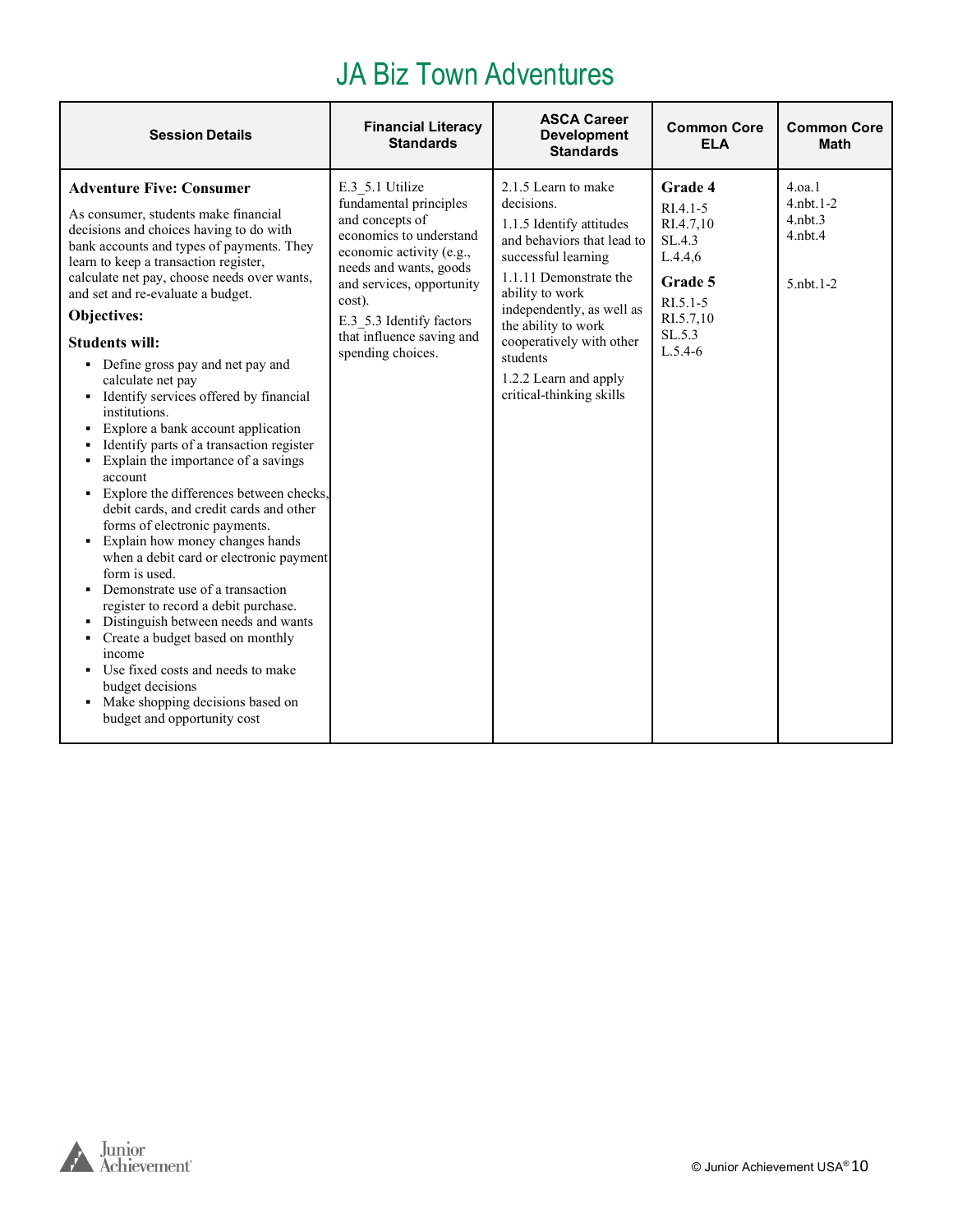# JA Finance Park

| <b>Unit Description</b>                                                                                                                                                                                                                                                                                                                                                                                                                                                                                                                                                                                                     | <b>Social Studies Standards</b>                                                                                                                                                                                                                                             | <b>ASCA Career Development</b><br><b>Standards</b>                                                                                                                                                                                                                                                                                                                                                                                                                                                                                                                                                                                                                                         | <b>English</b><br>Language<br>Arts                                                                                                                                                                                       | <b>Math</b>                                                                                                                                                   |
|-----------------------------------------------------------------------------------------------------------------------------------------------------------------------------------------------------------------------------------------------------------------------------------------------------------------------------------------------------------------------------------------------------------------------------------------------------------------------------------------------------------------------------------------------------------------------------------------------------------------------------|-----------------------------------------------------------------------------------------------------------------------------------------------------------------------------------------------------------------------------------------------------------------------------|--------------------------------------------------------------------------------------------------------------------------------------------------------------------------------------------------------------------------------------------------------------------------------------------------------------------------------------------------------------------------------------------------------------------------------------------------------------------------------------------------------------------------------------------------------------------------------------------------------------------------------------------------------------------------------------------|--------------------------------------------------------------------------------------------------------------------------------------------------------------------------------------------------------------------------|---------------------------------------------------------------------------------------------------------------------------------------------------------------|
| <b>Unit 1: Income</b><br>Students recognize the fundamental<br>role that income plays in their<br>personal finances and the factors<br>that affect income and take-home<br>pay. They discover how their<br>decisions about education and<br>careers impact their potential<br>income and quality of life.<br>Objectives:<br><b>Students will:</b><br>• Rate their interests, abilities,<br>and values.<br>Determine work preferences<br>$\blacksquare$<br>and match them to career<br>choices<br>• Define taxes and explain their<br>purpose and impact on income<br>• Figure net monthly income                            | E.6 12.1.1 Analyze the basic<br>concepts of economic thinking.<br>E.6 12.7.1 Evaluate career choices<br>and the effect on the standard of<br>living.<br>E.6 12.7.2 Evaluate the effect of<br>taxes and other factors on income.                                             | 2.3.8 Demonstrate how interests,<br>abilities and achievement relate to<br>achieving personal, social,<br>educational and career goals<br>2.2.2 Identify personal skills,<br>interests and abilities and relate<br>them to current career choice<br>2.2.4 Know the various ways in<br>which occupations can be classified<br>2.2.5 Use research and information<br>resources to obtain career<br>information<br>2.2.6 Learn to use the Internet to<br>access career-planning information<br>2.2.7 Describe traditional and<br>nontraditional career choices and<br>how they relate to career choice<br>2.2.4 Know the various ways in<br>which occupations can be classified<br><b>ELO</b> | Grade 6<br>SL.6.1<br>L.6.1<br>L.6.3<br>L.6.4<br>Grade 7<br>SL.7.1<br>L.7.1<br>L.7.3<br>L.7.4<br>Grade 8<br>SL.8.1<br>L.8.1<br>L.8.3<br>L.8.4<br>Grades 9-10<br>SL.9-10.1<br>$L.9-10.1$<br>$L.9-10.4$                     | Grade 6<br>RP.6.3b<br>NS.6.2<br>NS.6.3<br>NS.6.5<br>SP.6.1<br>SP.6.2<br>Grade 7<br>RP.7<br>R2.b<br>NS.7.2<br>NS.7.3<br>EE.7.1<br>EE.7.2                       |
| Unit 2: Saving, Investing and<br><b>Risk Management</b><br>Students explore and compare<br>saving and investing options as part<br>of their overall financial planning.<br>They also examine risk and how<br>insurance may help protect savings<br>from both planned and unplanned<br>events.<br>Objectives:<br><b>Students will:</b><br>• Identify the benefits of saving<br>a portion of income for future<br>use<br>Explain short- and long-term<br>saving options<br>• Explain some of the<br>advantages and disadvantages<br>of various saving and<br>investing options<br>Assess personal risk and risk<br>management | E.6 12.1.1 Analyze the basic<br>concepts of economic thinking.<br>E.6 12.7.3 Develop short-and long-<br>term financial goals.<br>E.6 12.7.4 Analyze the cost and<br>benefits of different types of credit<br>and debt; and the rights and<br>responsibilities of borrowers. | 2.1.5 Learn to make decisions.<br>1.1.5 Identify attitudes and<br>behaviors that lead to successful<br>learning<br>1.1.11 Demonstrate the ability to<br>work independently, as well as the<br>ability to work cooperatively with<br>other students<br>1.2.2 Learn and apply critical-<br>thinking skills                                                                                                                                                                                                                                                                                                                                                                                   | Grade 6<br>RI.6.2<br>SL.6.1<br>L.6.1<br>L.6.3<br>L.6.4<br>Grade 7<br>RI.7.2<br>SL.7.1<br>L.7.1<br>L.7.3<br>L.7.4<br>Grade 8<br>SL.8.1<br>L.8.1<br>L.8.3<br>L.8.4<br>Grades 9-10<br>SL.9-10.1<br>$L.9-10.1$<br>$L.9-10.4$ | Grade 6<br>RP.6.3 <sub>b</sub><br>NS.6.2<br>NS.6.3<br>NS.6.5<br>SP.6.1<br>SP.6.2<br>Grade 7<br>RP.7<br>R2.b<br>NS.7.2<br>NS.7.3<br>EE.7.1<br>EE.7.2<br>SP.7.5 |

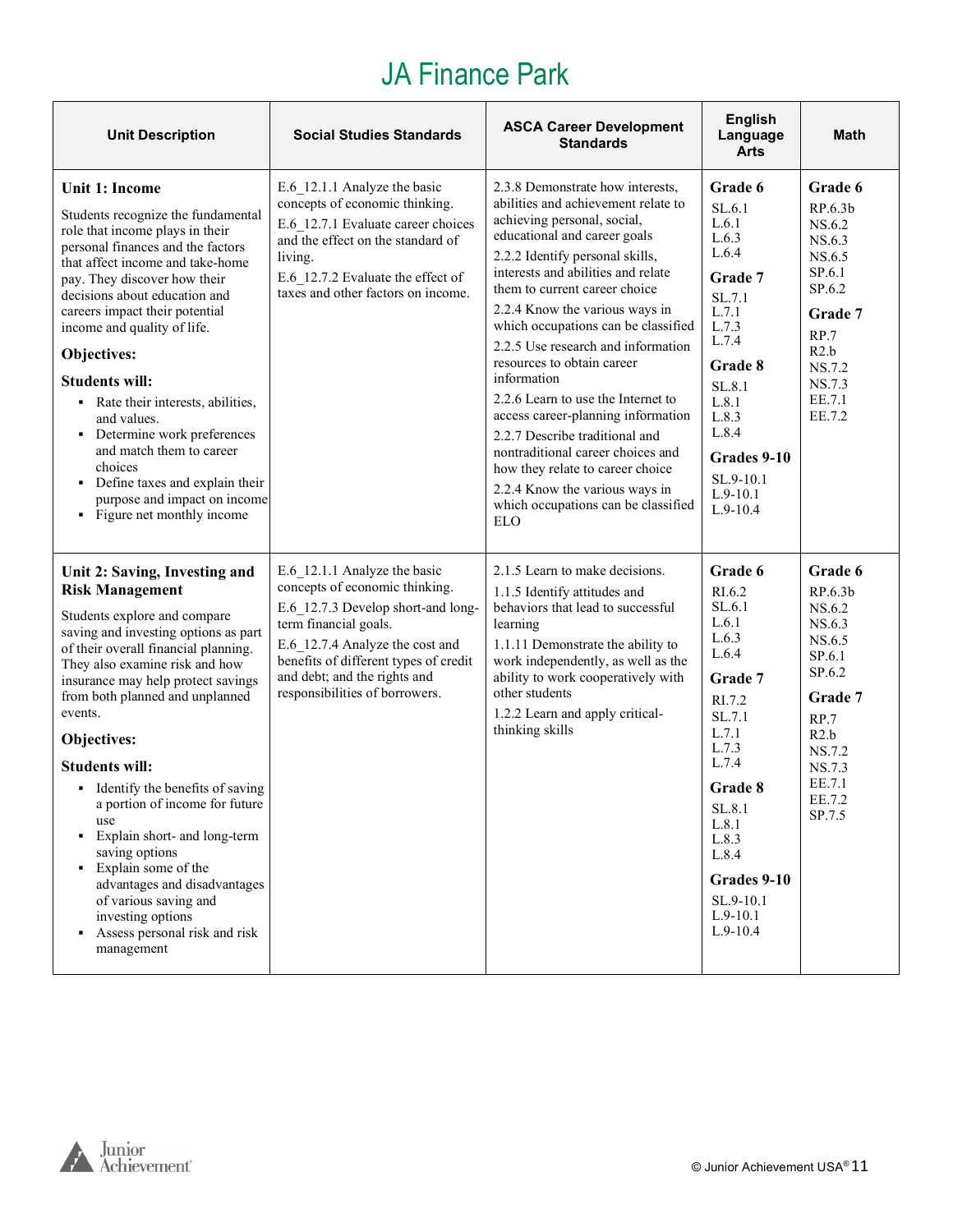# JA Finance Park

| <b>Unit Description</b>                                                                                                                                                                                                                                                                                                                                                                                                                                                                                                                                                                                                                                                                                                                                          | <b>Social Studies Standards</b>                                                                                                                                                                                                                                                                                                                                                           | <b>ASCA Career Development</b><br><b>Standards</b>                                                                                                                                                                                                                                                                                                                                                                                                                                                                                                                                                                                          | <b>English</b><br><b>Language Arts</b>                                                                                                                                                                                             | Math                                                                                                                                 |
|------------------------------------------------------------------------------------------------------------------------------------------------------------------------------------------------------------------------------------------------------------------------------------------------------------------------------------------------------------------------------------------------------------------------------------------------------------------------------------------------------------------------------------------------------------------------------------------------------------------------------------------------------------------------------------------------------------------------------------------------------------------|-------------------------------------------------------------------------------------------------------------------------------------------------------------------------------------------------------------------------------------------------------------------------------------------------------------------------------------------------------------------------------------------|---------------------------------------------------------------------------------------------------------------------------------------------------------------------------------------------------------------------------------------------------------------------------------------------------------------------------------------------------------------------------------------------------------------------------------------------------------------------------------------------------------------------------------------------------------------------------------------------------------------------------------------------|------------------------------------------------------------------------------------------------------------------------------------------------------------------------------------------------------------------------------------|--------------------------------------------------------------------------------------------------------------------------------------|
| Unit 3: Debit and Credit<br>Students compare financial<br>institutions and their services.<br>Through discussion and a game<br>activity, they weigh the advantages<br>and disadvantages of debit and<br>credit. Students also examine the<br>role that credit scores and credit<br>reporting have on personal finances.<br>Objectives:<br><b>Students will:</b><br>• Define financial institutions<br>and identify the services they<br>provide<br>• Examine debit and credit<br>cards and their use<br>Explain the benefits and<br>$\blacksquare$<br>common pitfalls of credit<br>cards<br>Explain the benefits of debit<br>$\blacksquare$<br>cards<br>• Define credit score and<br>describe how it influences the<br>ability to get credit and<br>borrow money | E.6 12.1.1 Analyze the basic<br>concepts of economic thinking.<br>E.6 12.4.1 Explain the role of<br>businesses and financial<br>institutions in a market economy.<br>E.6 12.7.4 Analyze the cost and<br>benefits of different types of credit<br>and debt; and the rights and<br>responsibilities of borrowers.<br>E.6 12.7.5 Develop strategies to<br>avoid and manage debt effectively. | 2.1.5 Learn to make decisions.<br>1.1.5 Identify attitudes and<br>behaviors that lead to successful<br>learning<br>1.1.11 Demonstrate the ability to<br>work independently, as well as the<br>ability to work cooperatively with<br>other students<br>1.1.13 Demonstrate dependability,<br>productivity, and initiative<br>1.1.14 Share knowledge<br>1.2.2 Learn and apply critical-<br>thinking skills<br>1.2.5 Organize and apply academic<br>information from a variety of<br>sources                                                                                                                                                    | Grade 6<br>SL.6.1<br>SL.6.2<br>Grades 9-10<br>$L.9-10.1$<br>$L.9-10.4$<br>Grades 11-12<br>SL.11-12.1<br>$L.11-12.1$<br>$L.11 - 12.4$                                                                                               | Grade 6<br>RP.6.3 <sub>b</sub><br>NS.6.2<br>NS.6.3<br>NS.6.5<br>Grade 7<br>RP.7.R2.b<br>NS.7.3<br>SP.7.5<br>Grade 8<br>G.8<br>SP.8.2 |
| Unit 4: Budget+<br>Students recognize the importance<br>of spending wisely to achieve<br>financial success and the value of<br>creating and maintaining a budget.<br>Objectives:<br><b>Students will:</b><br>Categorize spending by needs<br>and wants<br>Compare teen and adult<br>spending patterns<br>• Determine which categories<br>belong in a budget<br>Relate the need to save<br>money to meet goals<br>• Prepare a budget using goals<br>and income                                                                                                                                                                                                                                                                                                    | E.6 12.1.1 Analyze the basic<br>concepts of economic thinking.<br>E.6 12.7.1 Evaluate career choices<br>and the effect on the standard of<br>living.<br>E.6 12.7.3 Develop short-and<br>long-term financial goals.                                                                                                                                                                        | 1.1.5 Identify attitudes and<br>behaviors that lead to successful<br>learning<br>1.1.11 Demonstrate the ability to<br>work independently, as well as the<br>ability to work cooperatively with<br>other students<br>1.1.13 Demonstrate dependability,<br>productivity, and initiative<br>1.1.14 Share knowledge<br>1.2.2 Learn and apply critical-<br>thinking skills<br>1.2.5 Organize and apply academic<br>information from a variety of<br>sources<br>2.1.4 Learn how to interact and<br>work cooperatively in teams<br>2.1.5 Learn to make decisions<br>2.1.6 Learn how to set goals<br>2.1.7 Understand the importance of<br>planning | Grade 6<br>RI.6.1<br>SL.6.1<br>L.6.1<br>L.6.3<br>L.6.4<br>Grade 7<br>RI.7.1<br>SL.7.1<br>L.7.1<br>L.7.3<br>L.7.4<br>Grade 8<br>RI.8.1<br>SL.8.1<br>L.8.1<br>L.8.3<br>L.8.4<br>Grades 9-10<br>SL.9-10.1<br>$L.9-10.1$<br>$L.9-10.4$ | Grade 6<br>NS.6.2<br>NS.6.3<br>NS.6.5<br>Grade 7<br>NS.7.2<br>NS.7.3<br>EE.7.1<br>EE.7.2                                             |

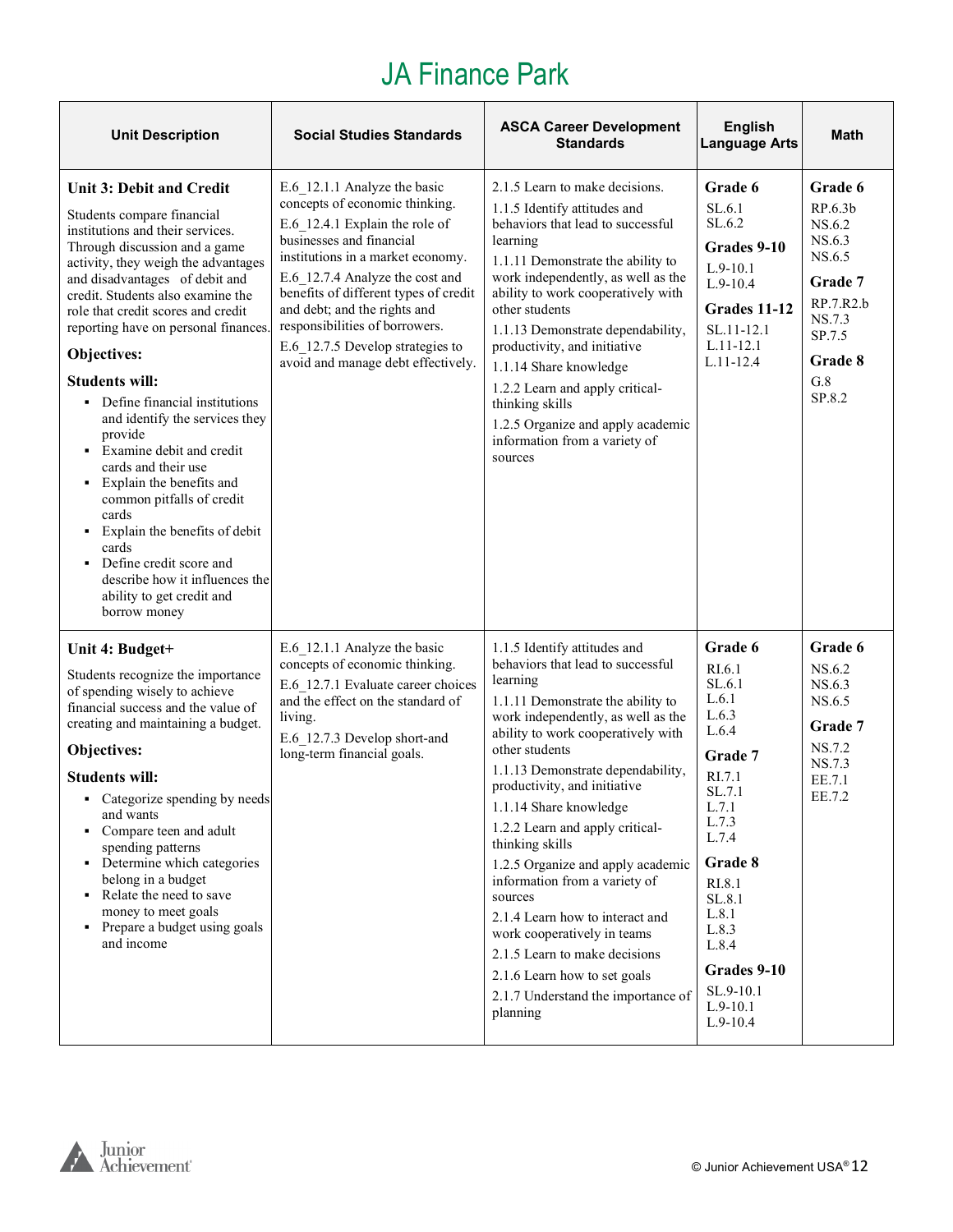# JA Finance Park

| <b>Unit Description</b>                                                                                                                                                                                                                                                                                                                                                                                                                                                                                                                                                          | <b>Social Studies Standards</b>                                                                                                                                                                                    | <b>ASCA Career Development</b><br><b>Standards</b>                                                                                                                                                                                                                                                                                                                                                                                                                                                                                                                                                                                                                                                                                                                       | <b>English</b><br><b>Language Arts</b>                                                                                                                                                               | <b>Math</b>                                                                                  |
|----------------------------------------------------------------------------------------------------------------------------------------------------------------------------------------------------------------------------------------------------------------------------------------------------------------------------------------------------------------------------------------------------------------------------------------------------------------------------------------------------------------------------------------------------------------------------------|--------------------------------------------------------------------------------------------------------------------------------------------------------------------------------------------------------------------|--------------------------------------------------------------------------------------------------------------------------------------------------------------------------------------------------------------------------------------------------------------------------------------------------------------------------------------------------------------------------------------------------------------------------------------------------------------------------------------------------------------------------------------------------------------------------------------------------------------------------------------------------------------------------------------------------------------------------------------------------------------------------|------------------------------------------------------------------------------------------------------------------------------------------------------------------------------------------------------|----------------------------------------------------------------------------------------------|
| Unit 5: Simulation and<br><b>Debriefing</b><br>Students participate in the JA<br>Finance Park simulation. They put<br>into action all they have learned in<br>the classroom by making important<br>spending decisions and maintaining<br>a balanced budget. Following their<br>simulation experience, students<br>participate in a reflective<br>assessment.<br>Objectives:<br><b>Students will:</b><br>Create a family budget using<br>hypothetical life situations<br>• Make saving and investment<br>decisions<br>Reflect on their simulation<br>$\blacksquare$<br>experience | E.6 12.1.1 Analyze the basic<br>concepts of economic thinking.<br>E.6 12.7.1 Evaluate career choices<br>and the effect on the standard of<br>living.<br>E.6 12.7.3 Develop short-and<br>long-term financial goals. | 1.1.5 Identify attitudes and<br>behaviors that lead to successful<br>learning<br>1.1.11 Demonstrate the ability to<br>work independently, as well as the<br>ability to work cooperatively with<br>other students<br>1.1.13 Demonstrate dependability,<br>productivity, and initiative<br>1.1.14 Share knowledge<br>1.2.2 Learn and apply critical-<br>thinking skills<br>1.2.5 Organize and apply academic<br>information from a variety of<br>sources<br>1.3.2 Seek co-curricular and<br>community experiences to enhance<br>the school experience<br>1.3.3 Understand the relationship<br>between learning and work<br>1.3.4 Demonstrate an<br>understanding of the value of<br>lifelong learning as essential to<br>seeking, obtaining, and<br>maintaining life goals | Grade 6<br>RI.6.1<br>W.6.1<br>W.6.4<br>W.6.9<br>Grade 7<br>RI.7.1<br>W.7.1<br>W.7.4<br>W.7.9<br>Grade 8<br>RI.8.1<br>W.8.1<br>W.8.4<br>W.8.9<br>Grades 9-10<br>$RI.9-10.1$<br>$W.9-10.4$<br>W.9-10.9 | Grade 6<br>RP.6.3b<br>NS.6.2<br>NS.6.3<br>NS.6.5<br>Grade 7<br>RP.7.R2.b<br>NS.7.2<br>NS.7.3 |

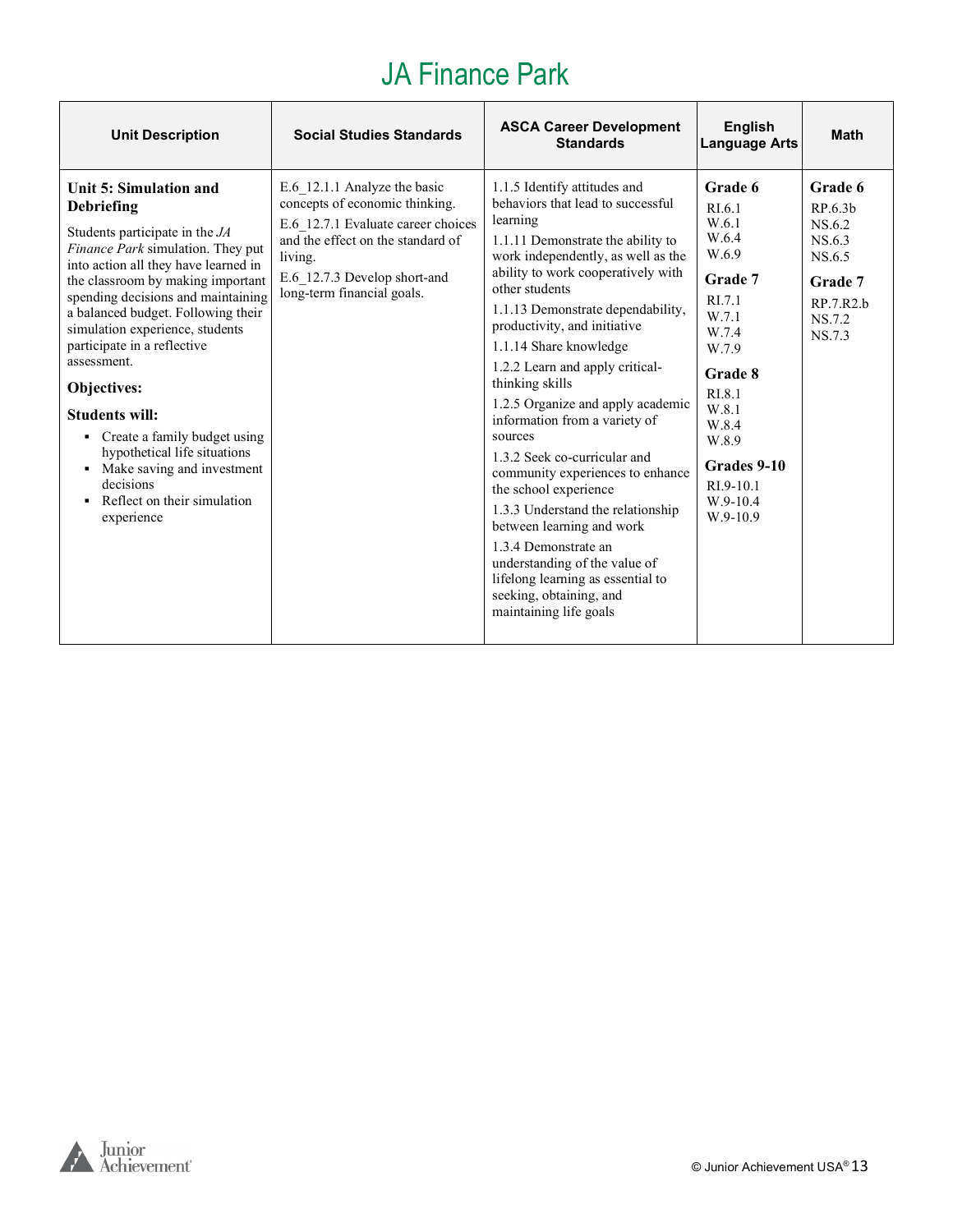# JA Finance Park PBL

| <b>Unit Description</b>                                                                                                                                                                                                                                                                                                                                                                                                                                                                                                                                                                                                                                                                                                                                                                                                                                                 | <b>Social Studies Standards</b>                                                                                                                                                                                                                                             | <b>ASCA Career Development</b><br><b>Standards</b>                                                                                                                                                                                                                                                                                                                                                                                                                                                                                                                                                                                                                                                                                                                                                                                                                                                                                                                                                                                                                                     | <b>Common Core</b><br><b>ELA</b>                                                                                                                         |
|-------------------------------------------------------------------------------------------------------------------------------------------------------------------------------------------------------------------------------------------------------------------------------------------------------------------------------------------------------------------------------------------------------------------------------------------------------------------------------------------------------------------------------------------------------------------------------------------------------------------------------------------------------------------------------------------------------------------------------------------------------------------------------------------------------------------------------------------------------------------------|-----------------------------------------------------------------------------------------------------------------------------------------------------------------------------------------------------------------------------------------------------------------------------|----------------------------------------------------------------------------------------------------------------------------------------------------------------------------------------------------------------------------------------------------------------------------------------------------------------------------------------------------------------------------------------------------------------------------------------------------------------------------------------------------------------------------------------------------------------------------------------------------------------------------------------------------------------------------------------------------------------------------------------------------------------------------------------------------------------------------------------------------------------------------------------------------------------------------------------------------------------------------------------------------------------------------------------------------------------------------------------|----------------------------------------------------------------------------------------------------------------------------------------------------------|
| Unit 1: Income<br>Students recognize the fundamental role<br>of income in their personal finances and<br>the factors that affect income and take-<br>home pay. Through Project-Based<br>Learning (PBL), students understand<br>how the decisions they make about<br>education and careers have an impact on<br>their potential income and quality of life.<br>Objectives:<br><b>Students will:</b><br>• Tell the difference between<br>abilities, interests, work<br>preferences, and values<br>Identify career interests and goals<br>as a way to earn future income<br>• Define taxes and explain their<br>purpose and impact on income<br>• Interpret sources of income<br>(salaries and wages, interest, profit<br>for business owners, etc.)<br>Calculate NMI (net monthly<br>income) income tax (including<br>state income tax), Social Security,<br>and Medicare | E.6 12.1.1 Analyze the basic concepts<br>of economic thinking.<br>E.6 12.7.1 Evaluate career choices and<br>the effect on the standard of living.<br>E.6 12.7.2 Evaluate the effect of taxes<br>and other factors on income.                                                | 1.1.5 Identify attitudes and behaviors<br>that lead to successful learning<br>1.1.11 Demonstrate the ability to<br>work independently, as well as the<br>ability to work cooperatively with<br>other students<br>1.1.13 Demonstrate dependability,<br>productivity, and initiative<br>1.1.14 Share knowledge<br>1.2.2 Learn and apply critical-<br>thinking skills<br>1.2.5 Organize and apply academic<br>information from a variety of sources<br>1.3.4 Demonstrate an understanding<br>of the value of lifelong learning as<br>essential to seeking, obtaining and<br>maintaining life goals<br>2.1.1 Develop skills to locate,<br>evaluate and interpret career<br>information<br>2.1.2 Learn about the variety of<br>traditional and nontraditional<br>occupations<br>2.1.3 Develop an awareness of<br>personal abilities, skills, interests, and<br>motivations<br>2.2.1 Apply decision-making skills to<br>career planning, course selection and<br>career transition<br>2.2.2 Identify personal skills, interests<br>and abilities and relate them to<br>current career choice | Grades 9-10<br>$RI.9 - 10.4$<br>W. 9-10. 1,4<br>SL. 9-10.1<br>$L.9-10.1,4$<br>Grades 11-12<br>RI 11/12.4<br>W.11/12.1,4<br>SL.11/12.1<br>L.11/12.1,4     |
| Unit 2: Saving, Investing and Risk<br>Management<br>Students explore savings and compare<br>investments as part of their overall<br>financial planning. They also examine<br>risk and how insurance may help protect<br>savings from both planned and<br>unplanned events.<br>Objectives:<br><b>Students will:</b><br>• Identify the benefits of saving a<br>portion of income for future use<br>• Explain short- and long-term<br>saving options<br>• Explain some of the advantages<br>and disadvantages of savings<br>options and investment vehicles<br>Assess personal risk and risk<br>٠<br>management                                                                                                                                                                                                                                                            | E.6 12.1.1 Analyze the basic concepts<br>of economic thinking.<br>E.6 12.7.3 Develop short-and long-<br>term financial goals.<br>E.6 12.7.4 Analyze the cost and<br>benefits of different types of credit and<br>debt, and the rights and responsibilities<br>of borrowers. | 1.1.5 Identify attitudes and behaviors<br>that lead to successful learning<br>1.1.11 Demonstrate the ability to<br>work independently, as well as the<br>ability to work cooperatively with<br>other students<br>1.1.13 Demonstrate dependability,<br>productivity, and initiative<br>1.1.14 Share knowledge<br>1.2.2 Learn and apply critical-<br>thinking skills<br>1.2.5 Organize and apply academic<br>information from a variety of sources                                                                                                                                                                                                                                                                                                                                                                                                                                                                                                                                                                                                                                       | Grades 9-10<br>$RI.9 - 10.1$<br>W. 9-10. 1,4,9<br>SL. 9-10.1<br>L.9-10.1,4<br>Grades 11-12<br>RI .11-12.1<br>W.11-12.1,4,9<br>SL11-12.1<br>$L.11-12.1,4$ |
| Junior<br>Achievement <sup>®</sup>                                                                                                                                                                                                                                                                                                                                                                                                                                                                                                                                                                                                                                                                                                                                                                                                                                      |                                                                                                                                                                                                                                                                             |                                                                                                                                                                                                                                                                                                                                                                                                                                                                                                                                                                                                                                                                                                                                                                                                                                                                                                                                                                                                                                                                                        | © Junior Achievement USA® 14                                                                                                                             |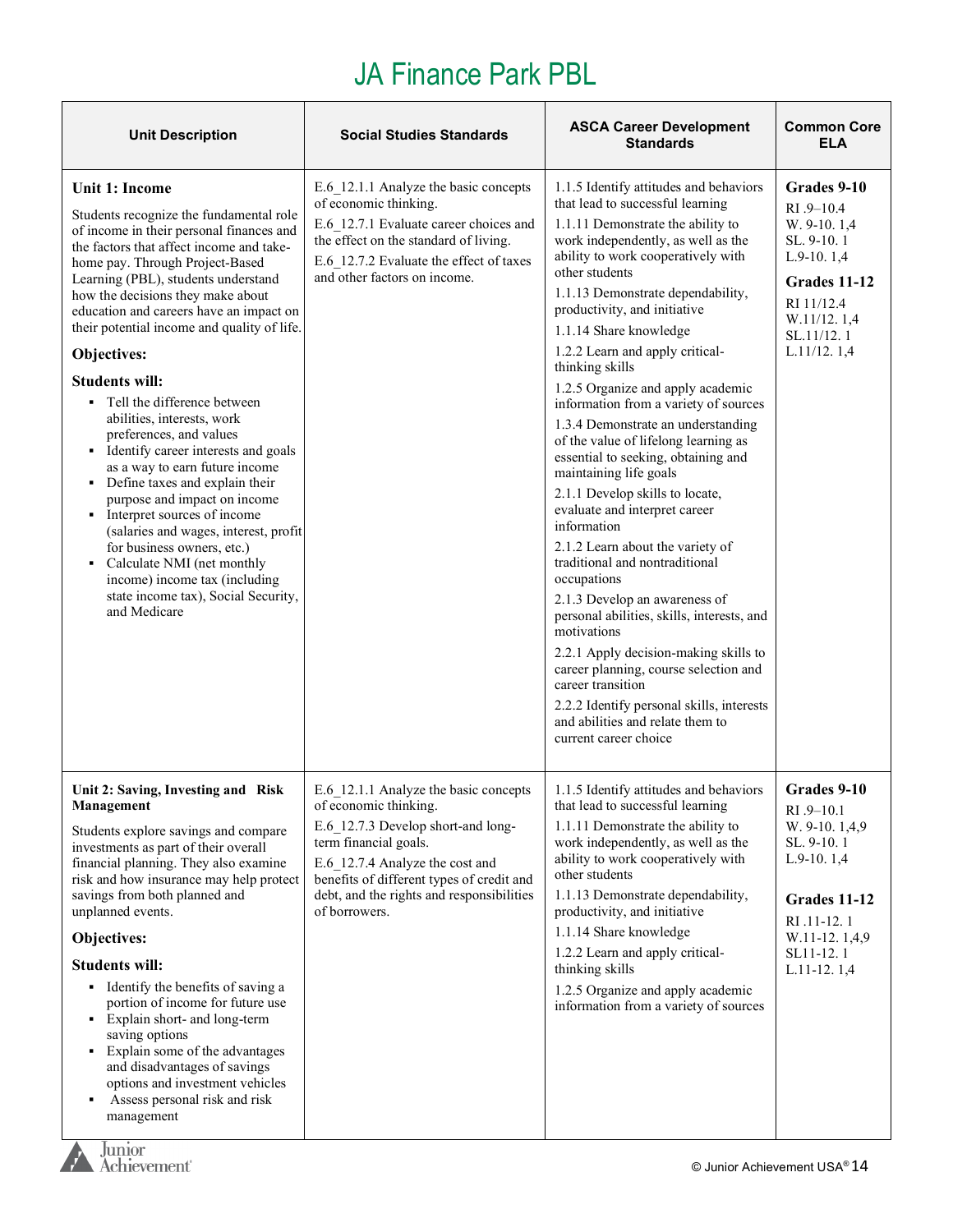# JA Finance Park PBL

| <b>Unit Description</b>                                                                                                                                                                                                                                                                                                                                                                                                                                                                                                                                                                                                                                                                                                                                                                       | <b>Social Studies Standards</b>                                                                                                                                                                                                                                                                                                                                                           | <b>ASCA Career Development</b><br><b>Standards</b>                                                                                                                                                                                                                                                                                                                                                                                               | <b>Common Core</b><br>ELA                                                                                            |
|-----------------------------------------------------------------------------------------------------------------------------------------------------------------------------------------------------------------------------------------------------------------------------------------------------------------------------------------------------------------------------------------------------------------------------------------------------------------------------------------------------------------------------------------------------------------------------------------------------------------------------------------------------------------------------------------------------------------------------------------------------------------------------------------------|-------------------------------------------------------------------------------------------------------------------------------------------------------------------------------------------------------------------------------------------------------------------------------------------------------------------------------------------------------------------------------------------|--------------------------------------------------------------------------------------------------------------------------------------------------------------------------------------------------------------------------------------------------------------------------------------------------------------------------------------------------------------------------------------------------------------------------------------------------|----------------------------------------------------------------------------------------------------------------------|
| <b>Unit 3: Debit and Credit</b><br>Students compare financial institutions<br>and their services; examine the value of<br>credit scores; and interpret the effect of<br>creditworthiness.<br>Objectives:<br><b>Students will:</b><br>• Describe the types of financial<br>institutions and the services they<br>provide<br>• Explain debit and credit cards and<br>their uses<br>• Identify the advantages and<br>disadvantages related to credit and<br>debit cards<br>• Give examples of the best ways to<br>build credit<br>• Demonstrate why credit scores are<br>important                                                                                                                                                                                                               | E.6 12.1.1 Analyze the basic concepts<br>of economic thinking.<br>E.6 12.4.1 Explain the role of<br>businesses and financial institutions in<br>a market economy.<br>E.6 12.7.4 Analyze the cost and<br>benefits of different types of credit and<br>debt, and the rights and responsibilities<br>of borrowers.<br>E.6 12.7.5 Develop strategies to avoid<br>and manage debt effectively. | 1.1.5 Identify attitudes and behaviors<br>that lead to successful learning<br>1.1.11 Demonstrate the ability to<br>work independently, as well as the<br>ability to work cooperatively with<br>other students<br>1.1.13 Demonstrate dependability,<br>productivity, and initiative<br>1.1.14 Share knowledge<br>1.2.2 Learn and apply critical-<br>thinking skills<br>1.2.5 Organize and apply academic<br>information from a variety of sources | Grades 9-10<br>SL. 9-10.1,4<br>$L.9-10.1,4$<br>Grades 11-12<br>SL11-12.1,4<br>$L.11 - 12.1,4$                        |
| Unit 4: Budget+<br>This unit provides an opportunity for<br>students to set financial goals,<br>experience budgeting, and compare<br>sample budgets before they are<br>confronted with the financial<br>responsibilities of being and adult.<br>Lessons focus on classifying income and<br>expenses and staying with a plan. In<br>each of the PBL lessons, integration of<br>technology is required. During the final<br>lesson, students explain the value of<br>planning their spending and maintaining<br>a balanced budget.<br>Objectives:<br><b>Students will:</b><br>• Categorize spending by needs and<br>wants<br>Determine which categories<br>٠<br>belong in a budget<br>Distinguish between different<br>٠<br>kinds of budgets<br>Prepare a budget using goals and<br>٠<br>income | E.6 12.1.1 Analyze the basic concepts<br>of economic thinking.<br>E.6 12.7.1 Evaluate career choices and<br>the effect on the standard of living.<br>E.6 12.7.3 Develop short-and long-<br>term financial goals.                                                                                                                                                                          | 1.1.5 Identify attitudes and behaviors<br>that lead to successful learning<br>1.1.11 Demonstrate the ability to<br>work independently, as well as the<br>ability to work cooperatively with<br>other students<br>1.1.13 Demonstrate dependability,<br>productivity, and initiative<br>1.1.14 Share knowledge<br>1.2.2 Learn and apply critical-<br>thinking skills<br>1.2.5 Organize and apply academic<br>information from a variety of sources | Grades 9-10<br>RI .9-10.1<br>SL. 9-10.1<br>$L.9-10.1,4$<br>Grades 11-12<br>RI .11-12.1<br>SL11-12.1<br>$L.11-12.1,4$ |

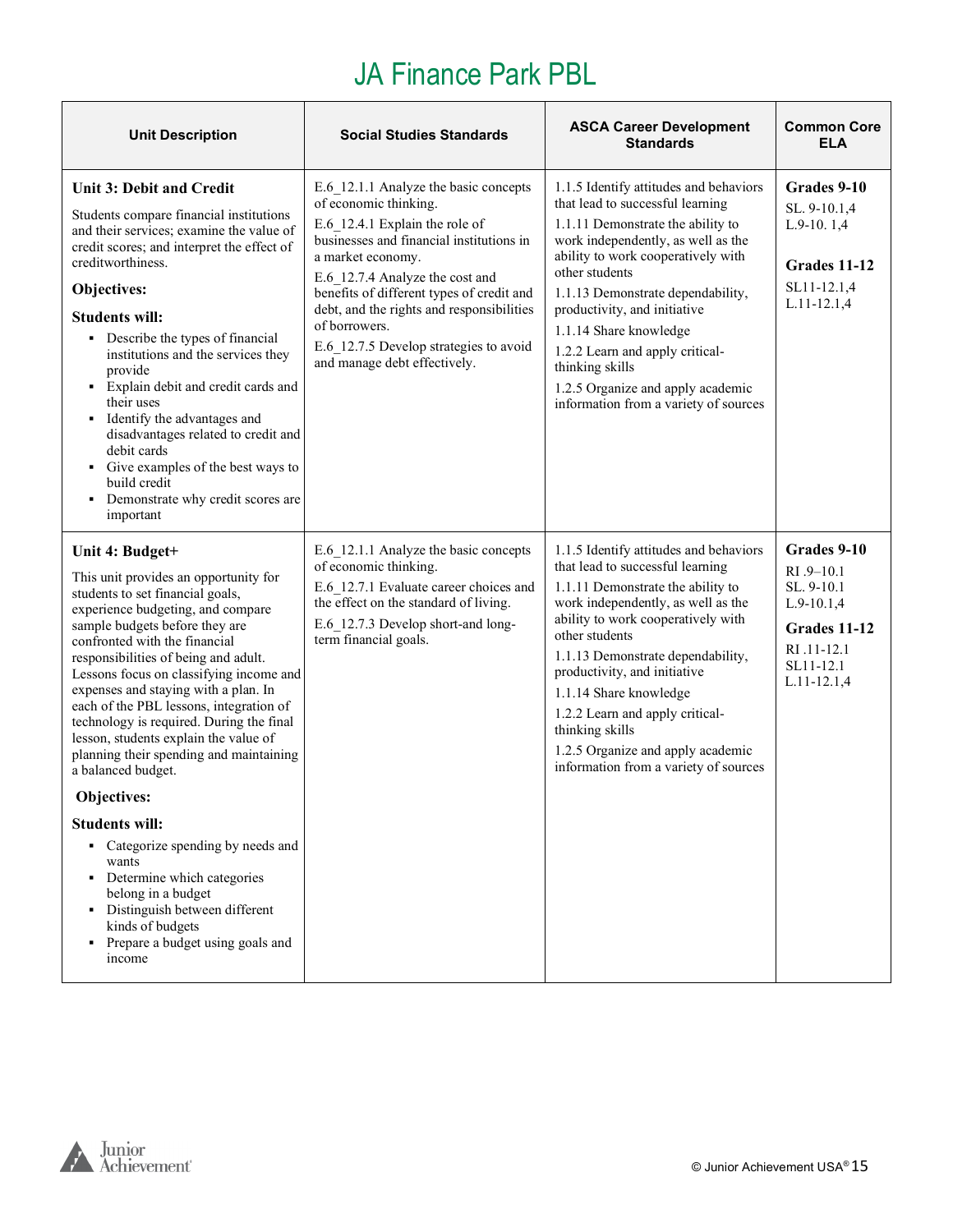# JA Finance Park PBL

| <b>Unit Description</b>                                                                                                                                                                                                                                                                                                                                                                                                                                                                                                                                                                                                                                                                                                                                                                                                                                                                                                                                                                                                                                                       | <b>Social Studies Standards</b>                                                                                                                                                                                  | <b>ASCA Career Development</b><br><b>Standards</b>                                                                                                                                                                                                                                                                                                                                                                                                       | <b>Common Core</b><br><b>ELA</b>                                                                                                                                                                                      |
|-------------------------------------------------------------------------------------------------------------------------------------------------------------------------------------------------------------------------------------------------------------------------------------------------------------------------------------------------------------------------------------------------------------------------------------------------------------------------------------------------------------------------------------------------------------------------------------------------------------------------------------------------------------------------------------------------------------------------------------------------------------------------------------------------------------------------------------------------------------------------------------------------------------------------------------------------------------------------------------------------------------------------------------------------------------------------------|------------------------------------------------------------------------------------------------------------------------------------------------------------------------------------------------------------------|----------------------------------------------------------------------------------------------------------------------------------------------------------------------------------------------------------------------------------------------------------------------------------------------------------------------------------------------------------------------------------------------------------------------------------------------------------|-----------------------------------------------------------------------------------------------------------------------------------------------------------------------------------------------------------------------|
| Unit 5: Simulation and Debriefing<br>Students participate in the JA Finance<br>Park simulation. They put into action all<br>they have learned in the classroom by<br>making important spending decisions<br>and maintaining a balanced budget.<br>Students then use the knowledge and<br>skills gained from the JA Finance Park<br>lessons to create a portfolio and<br>presentation that answer the following<br>driving question: What do I need to do<br>today to accomplish what I want in the<br>future?<br>Objectives:<br><b>Students will:</b><br>• Create a family budget using<br>hypothetical life situations<br>• Make saving and investment<br>decisions<br>• Demonstrate understanding of the<br>importance of making smart<br>financial decisions now that will<br>last throughout their lifetimes<br>• Articulate thoughts and ideas<br>effectively using oral, written, and<br>nonverbal communication skills in<br>a variety of forms and contexts<br>• Demonstrate originality and<br>creativity<br>• Build confidence, self-esteem, and<br>teamwork skills | E.6 12.1.1 Analyze the basic concepts<br>of economic thinking.<br>E.6 12.7.1 Evaluate career choices and<br>the effect on the standard of living.<br>E.6 12.7.3 Develop short-and long-<br>term financial goals. | 3.1.1 Develop positive attitudes<br>toward self as a unique and worthy<br>person<br>3.1.2 Identify values, attitudes, and<br>beliefs<br>3.1.3 Learn the goal-setting process<br>3.1.4 Understand change is a part of<br>growth<br>3.1.5 Identify and express feelings<br>3.1.10 Identify personal strengths and<br>assets<br>3.1.11 Identify and discuss changing<br>personal and social roles<br>3.1.12 Identify and recognize<br>changing family roles | Grades 9-10<br>RI .9-10.1,4,8<br>W. 9-10.1<br>W. 9-10.4-9<br>SL. 9-10.1<br>SL.9-10.4-6<br>$L.9-10.1-6$<br>Grades 11-12<br>RI .11-12.1,4,8<br>W.11-12.1<br>W. 11-12.4-9<br>SL.11-12.1<br>SL.11-12.4-6<br>$L.11-12.1-6$ |

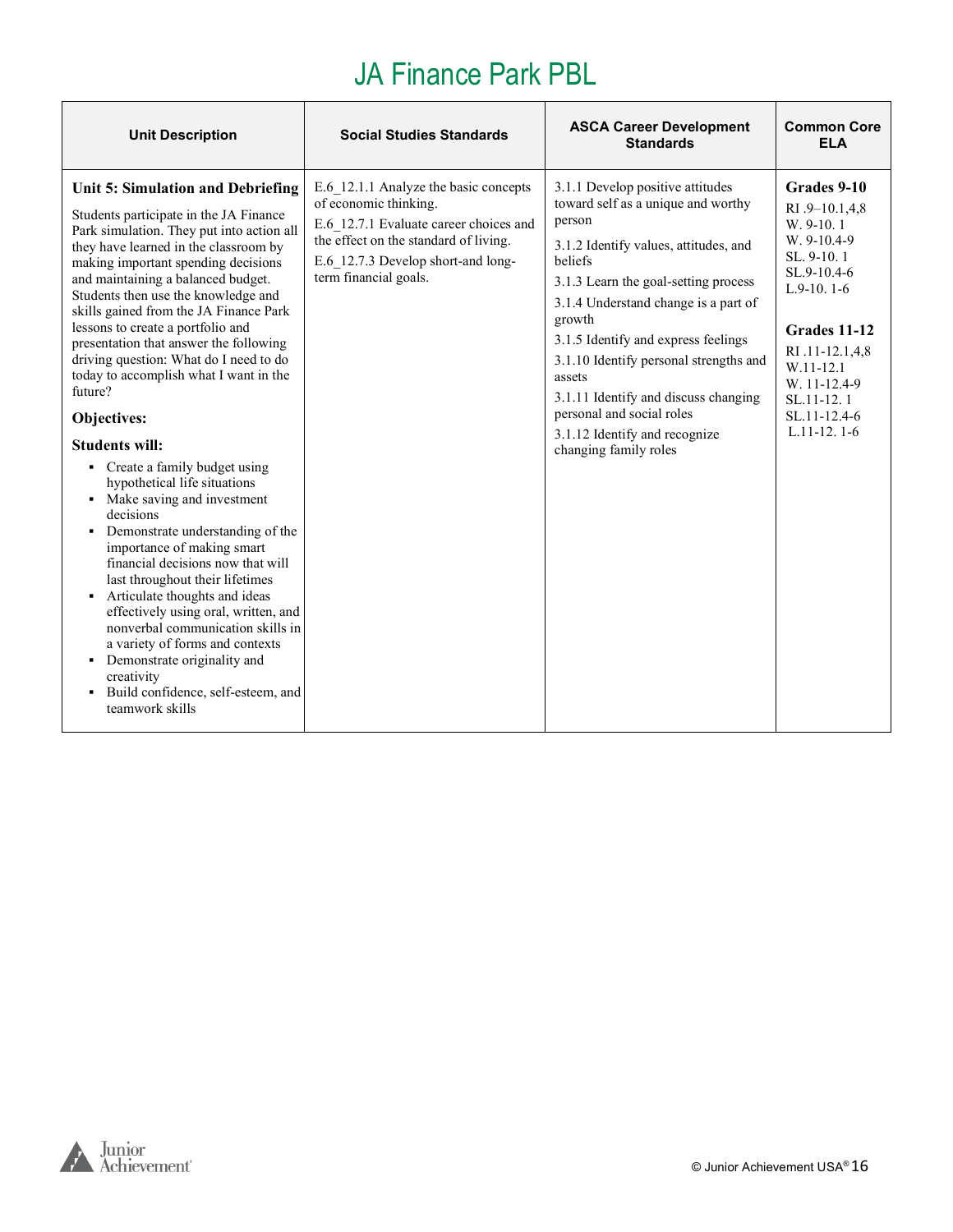$\overline{\phantom{a}}$ 

and the contract of the contract of the contract of the contract of

| <b>Unit Description</b>                                                                                                                                                                                                                                                                                                                                                                                                                                                                                                                                | <b>Social Studies Standards</b>                                                                                                                      | <b>ASCA Career Development Standards</b>                                                                                                                                                                                                                                                                                                                                                                                                                                                                                                                                                                                                                                                                                                                                                                                                                                                                                                                                                                                                                                                                                                                                                                                                                                 | <b>English</b><br><b>Language Arts</b>                                                                                                              |
|--------------------------------------------------------------------------------------------------------------------------------------------------------------------------------------------------------------------------------------------------------------------------------------------------------------------------------------------------------------------------------------------------------------------------------------------------------------------------------------------------------------------------------------------------------|------------------------------------------------------------------------------------------------------------------------------------------------------|--------------------------------------------------------------------------------------------------------------------------------------------------------------------------------------------------------------------------------------------------------------------------------------------------------------------------------------------------------------------------------------------------------------------------------------------------------------------------------------------------------------------------------------------------------------------------------------------------------------------------------------------------------------------------------------------------------------------------------------------------------------------------------------------------------------------------------------------------------------------------------------------------------------------------------------------------------------------------------------------------------------------------------------------------------------------------------------------------------------------------------------------------------------------------------------------------------------------------------------------------------------------------|-----------------------------------------------------------------------------------------------------------------------------------------------------|
| Theme 1: Employment and<br><b>Income</b><br><b>Foundation 1 Career Cluster</b><br>Students learn about the 16 career<br>clusters and how their own interests<br>and skills can help them determine a<br>career pathway<br>Objectives:<br><b>Students will:</b><br>• Examine careers and<br>corresponding career clusters.<br>Apply interests and skills to<br>٠<br>specific career clusters.<br>• Research possible careers within<br>a chosen career cluster.<br>Analyze how interests and skills<br>٠<br>may relate to a specific career<br>cluster. | E.6 12.1.1 Analyze the basic<br>concepts of economic thinking.<br>E.6 12.7.1 Evaluate career<br>choices and the effect on the<br>standard of living. | 1.2.14 Identify post-secondary options<br>consistent with interests, achievement, aptitude,<br>and abilities<br>2.1.1 Develop skills to locate, evaluate and<br>interpret career information<br>2.1.2 Learn about the variety of traditional and<br>nontraditional occupations<br>2.1.3 Develop an awareness of personal<br>abilities, skills, interests, and motivations<br>2.2.1 Apply decision-making skills to career<br>planning, course selection and career transition<br>2.2.2 Identify personal skills, interests and<br>abilities and relate them to current career<br>choice 2.2.4 Know the various ways in which<br>occupations can be classified<br>2.2.4 Know the various ways in which<br>occupations can be classified<br>2.2.5 Use research and information resources to<br>obtain career information<br>2.2.6 Learn to use the Internet to access career-<br>planning information<br>2.2.7 Describe traditional and nontraditional<br>career choices and how they relate to career<br>choice<br>2.2.8 Understand how changing economic and<br>societal needs influence employment trends and<br>future training<br>2.3.8 Demonstrate how interests, abilities and<br>achievement relate to achieving personal, social,<br>educational and career goals | RI.9-10.1,4<br>W.9-10.2,4,6,7,8<br>SL 9-10. 1,2,4,5,6<br>$L$ 9-10. 1-6<br>RI.11-12.1,4<br>W.11-12.2,4,6,7,8<br>SL 9-10. 1,2,4,5,6<br>$L$ 11-12. 1-6 |
| <b>Theme 1 Foundation 2 Net Income</b><br>Students learn the difference between<br>gross pay and net pay and understand<br>the various taxes and other deductions<br>withheld from a paycheck.<br>Objectives:<br><b>Students will:</b><br>• Identify the difference between<br>gross pay and net pay.<br>Identify the components on an<br>٠<br>earnings statement (pay stub)<br>that affect net income.<br>Calculate net monthly income<br>٠<br>after removing taxes, benefits,<br>and other deductions.                                               | E.6_12.1.1 Analyze the basic<br>concepts of economic thinking.<br>E.6 12.7.2 Evaluate the effect of<br>taxes and other factors on<br>income.         | 2.1.13 Demonstrate knowledge about the<br>changing workplace<br>2.1.14 Learn about the rights and responsibilities<br>of employers and employees                                                                                                                                                                                                                                                                                                                                                                                                                                                                                                                                                                                                                                                                                                                                                                                                                                                                                                                                                                                                                                                                                                                         | Grades 9-10<br>9-10.RV.1<br>9-10.RV.3.2<br>9-10.SL.1<br>Grades 11-12<br>11-12.RV.1<br>11-12.RV.3.2<br>11-12.SL.1                                    |

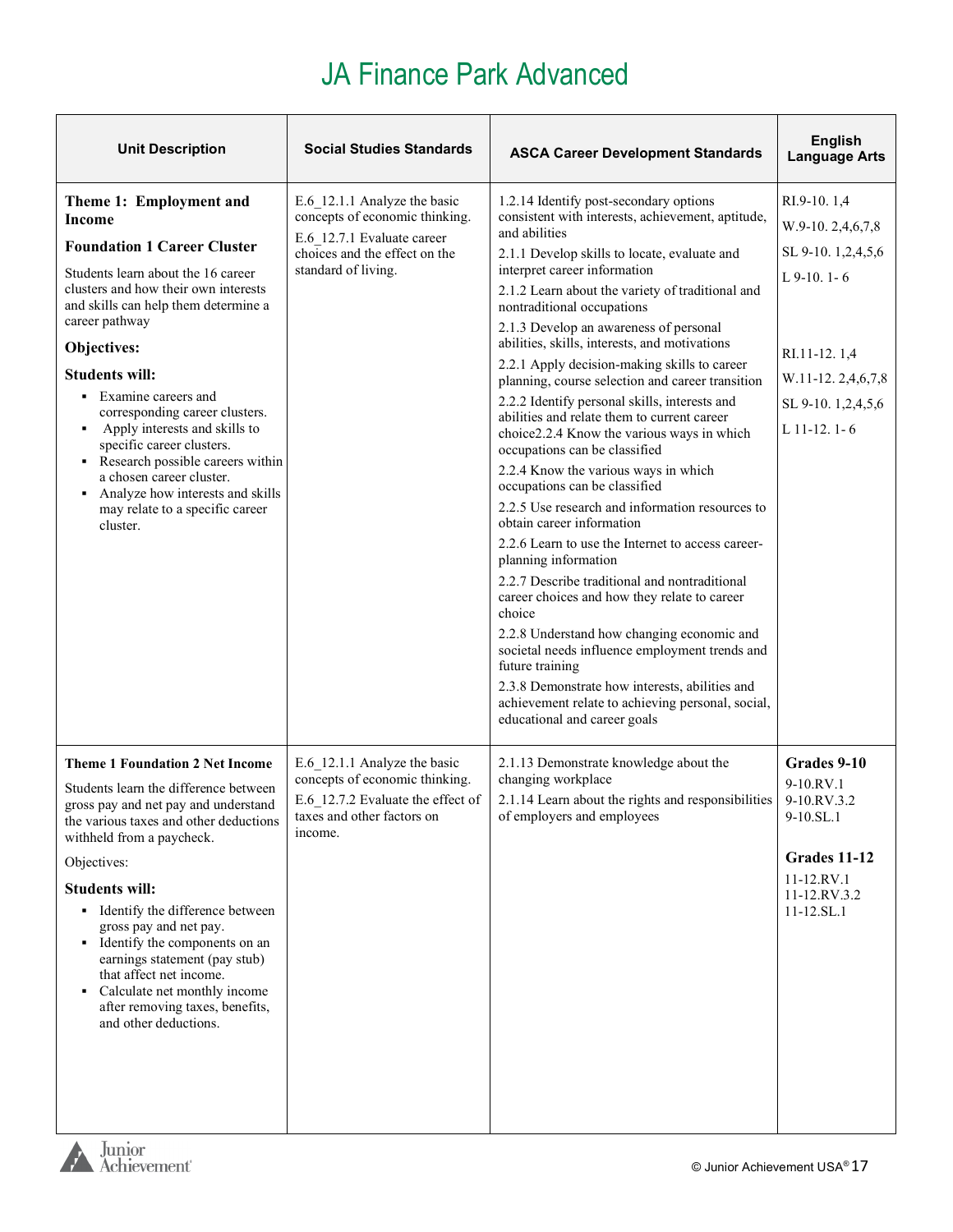| <b>Unit Description</b>                                                                                                                                                                                                                                                                                                                                                                                                                                                                                                                                                                                                                                                                                                        | <b>Social Studies Standards</b>                                                                                                                   | <b>ASCA Career Development</b><br><b>Standards</b>                                                                                                                                                                                                                                                                                                                                                                                      | <b>English Language</b><br>Arts                                                                                                 |
|--------------------------------------------------------------------------------------------------------------------------------------------------------------------------------------------------------------------------------------------------------------------------------------------------------------------------------------------------------------------------------------------------------------------------------------------------------------------------------------------------------------------------------------------------------------------------------------------------------------------------------------------------------------------------------------------------------------------------------|---------------------------------------------------------------------------------------------------------------------------------------------------|-----------------------------------------------------------------------------------------------------------------------------------------------------------------------------------------------------------------------------------------------------------------------------------------------------------------------------------------------------------------------------------------------------------------------------------------|---------------------------------------------------------------------------------------------------------------------------------|
| Theme 2: Employment and<br><b>Education</b><br>The Value of Education<br>Students learn about the time<br>commitments, costs and benefits of<br>post-secondary education options. Then<br>they compete to find four occupations<br>from the Occupational Outlook<br>Handbook with the highest return on<br>investment.<br>Objectives:<br><b>Students will:</b><br>• Identify the benefits of<br>postsecondary education,<br>including trade schools and<br>military service.<br>Identify the income projection<br>٠<br>for a variety of careers.<br>• Calculate the return on the<br>educational investment for<br>different occupations using the<br>Occupational Outlook Handbook<br>from the Bureau of Labor<br>Statistics. | E.6 12.1.1 Analyze the basic concepts<br>of economic thinking.<br>E.6 12.7.1 Evaluate career choices and<br>the effect on the standard of living. | 1.2.14 Identify post-secondary options<br>consistent with interests, achievement,<br>aptitude, and abilities<br>1.3.4 Demonstrate an understanding of<br>the value of lifelong learning as<br>essential to seeking, obtaining, and<br>maintaining life goals<br>2.2.9 Demonstrate awareness of the<br>education and training needed to<br>achieve career goals<br>2.2.4 Know the various ways in which<br>occupations can be classified | RI.9-10.1,4<br>SL 9-10. 1,2,4,5,6<br>$L$ 9-10. 1-6<br>RI.11-12.1,4<br>SL 9-10. 1,2,4,5,6<br>$L$ 11-12. 1-6                      |
| Theme 3: Financial<br><b>Responsibility and Decision</b><br><b>Making</b><br><b>Financial Decision Making</b><br>Students learn a process for making<br>decisions and recognize the<br>responsibilities associated with personal<br>financial decisions.<br>Objectives:<br><b>Students will:</b><br>• Use rational and considered<br>decision-making steps to select<br>financial goals and priorities.<br>Explain how decisions made<br>٠<br>today can impact the future                                                                                                                                                                                                                                                      | E.6 12.1.1 Analyze the basic concepts<br>of economic thinking.<br>E.6 12.7.3 Develop short-and long-term<br>financial goals.                      | 3.2.1 Use a decision-making and<br>problem-solving model<br>3.2.2 Understand consequences of<br>decisions and choices<br>3.2.3 Identify alternative solutions to a<br>problem                                                                                                                                                                                                                                                           | RI.9-10.1,4<br>$W.9-10.1,4$<br>SL 9-10. 1,2,5<br>$L$ 9-10. 1-6<br>RI.11-12.1,4<br>W.11-12.1,4<br>SL 9-10.1,2,5<br>L $11-12.1-6$ |

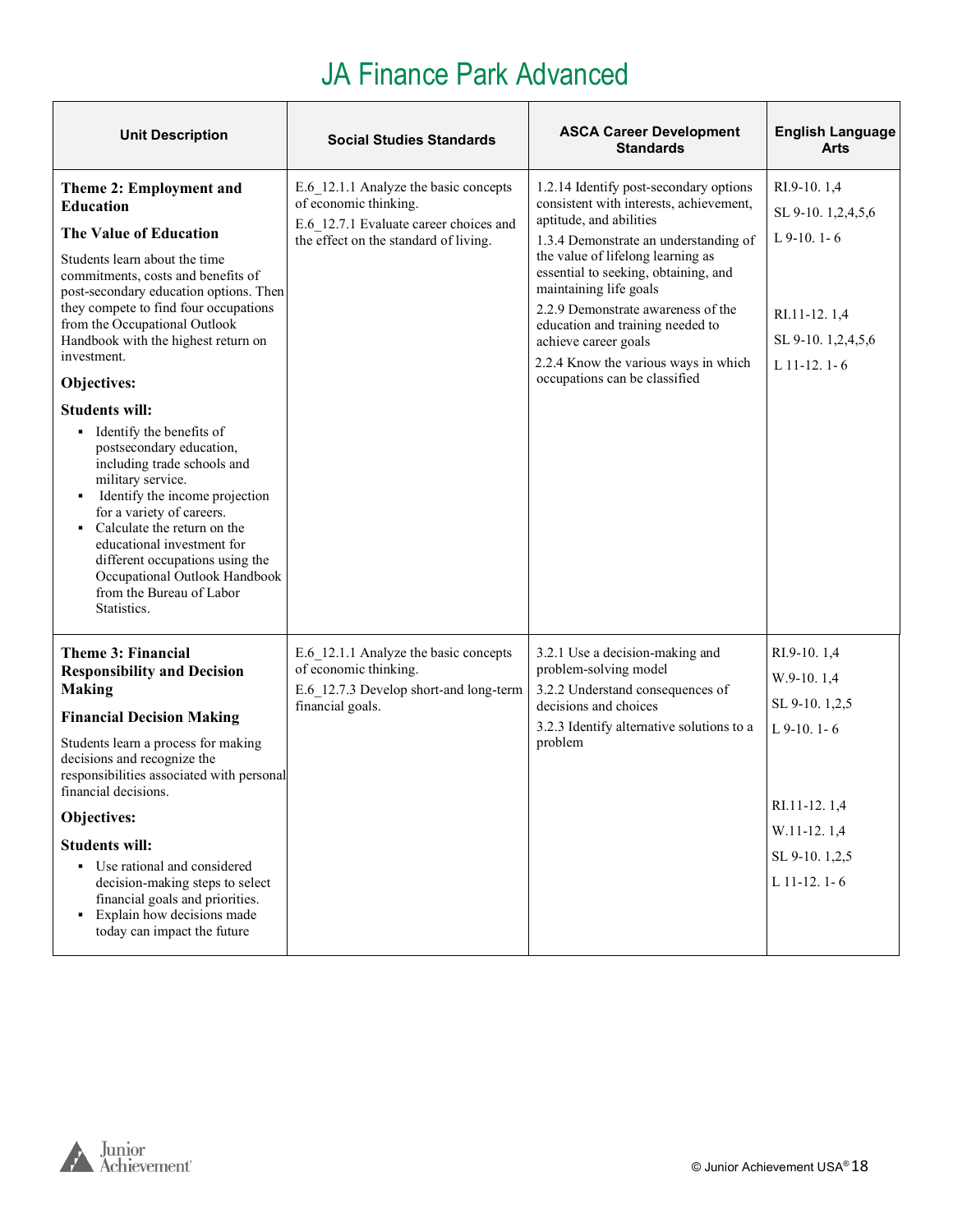| <b>Unit Description</b>                                                                                                                                                                                                                                                                                                                                                                                                                                                                                                                         | <b>Social Studies Standards</b>                                                                                              | <b>ASCA Career Development</b><br><b>Standards</b>                                                                                                                                                                                   | <b>English Language</b><br><b>Arts</b>                                                                                                     |
|-------------------------------------------------------------------------------------------------------------------------------------------------------------------------------------------------------------------------------------------------------------------------------------------------------------------------------------------------------------------------------------------------------------------------------------------------------------------------------------------------------------------------------------------------|------------------------------------------------------------------------------------------------------------------------------|--------------------------------------------------------------------------------------------------------------------------------------------------------------------------------------------------------------------------------------|--------------------------------------------------------------------------------------------------------------------------------------------|
| <b>Theme 4: Planning and Money</b><br>Management<br><b>Next-Level Budgeting</b><br>Students explore the differences<br>between needs and wants, and then<br>learn about the parts of a budget and the<br>importance of budgeting.<br>Objectives:<br><b>Students will:</b><br>• Recognize some of the reasons<br>why people might spend more<br>than they earn.<br>• Identify and use parts of a<br>budget.<br>• List the long-term effects of<br>overspending.                                                                                  | E.6 12.1.1 Analyze the basic concepts<br>of economic thinking.<br>E.6 123 Develop short-and long-term<br>financial goals.    | 3.2.9 Identify long- and short-term<br>goals<br>3.2.10 Identify alternative ways of<br>achieving goals<br>3.2.11 Use persistence and<br>perseverance in acquiring knowledge<br>and skills                                            | RI.9-101,4<br>SL 9-10 1.2<br>$L$ 9-10 1-6<br>RI.11-12 1,4<br>SL 9-10 1,2<br>L 11-12 1-6                                                    |
| <b>Theme 5: Risk Management and</b><br><b>Insurance</b><br><b>Insurance</b><br>Students analyze the conditions under<br>which it is appropriate for young adults<br>to have life, health, and disability<br>insurance.<br>Objectives:<br><b>Students will:</b><br>• Recognize strategies for<br>managing risk.<br>• List the benefits of having<br>insurance for risk management.<br>Identify conditions under which<br>it is appropriate for young adults<br>to have life, health, and disability<br>insurance.<br>Compare insurance policies. | E.6 12.1.1 Analyze the basic concepts<br>of economic thinking.<br>E.6 12.7.3 Develop short-and long-term<br>financial goals. | 1.1.11 Demonstrate the ability to work<br>independently, as well as the ability to<br>work cooperatively with other students<br>1.1.14 Share knowledge<br>1.2.5 Organize and apply academic<br>information from a variety of sources | RI.9-101,4<br>W.9-10 1,2,4,6,7,8<br>SL 9-10 1,2,4,5<br>$L$ 9-10 1-6<br>RI.11-12 1,4<br>W.11-12 2,4,6,7,8<br>SL 9-10 1,2,4,5<br>L 11-12 1-6 |

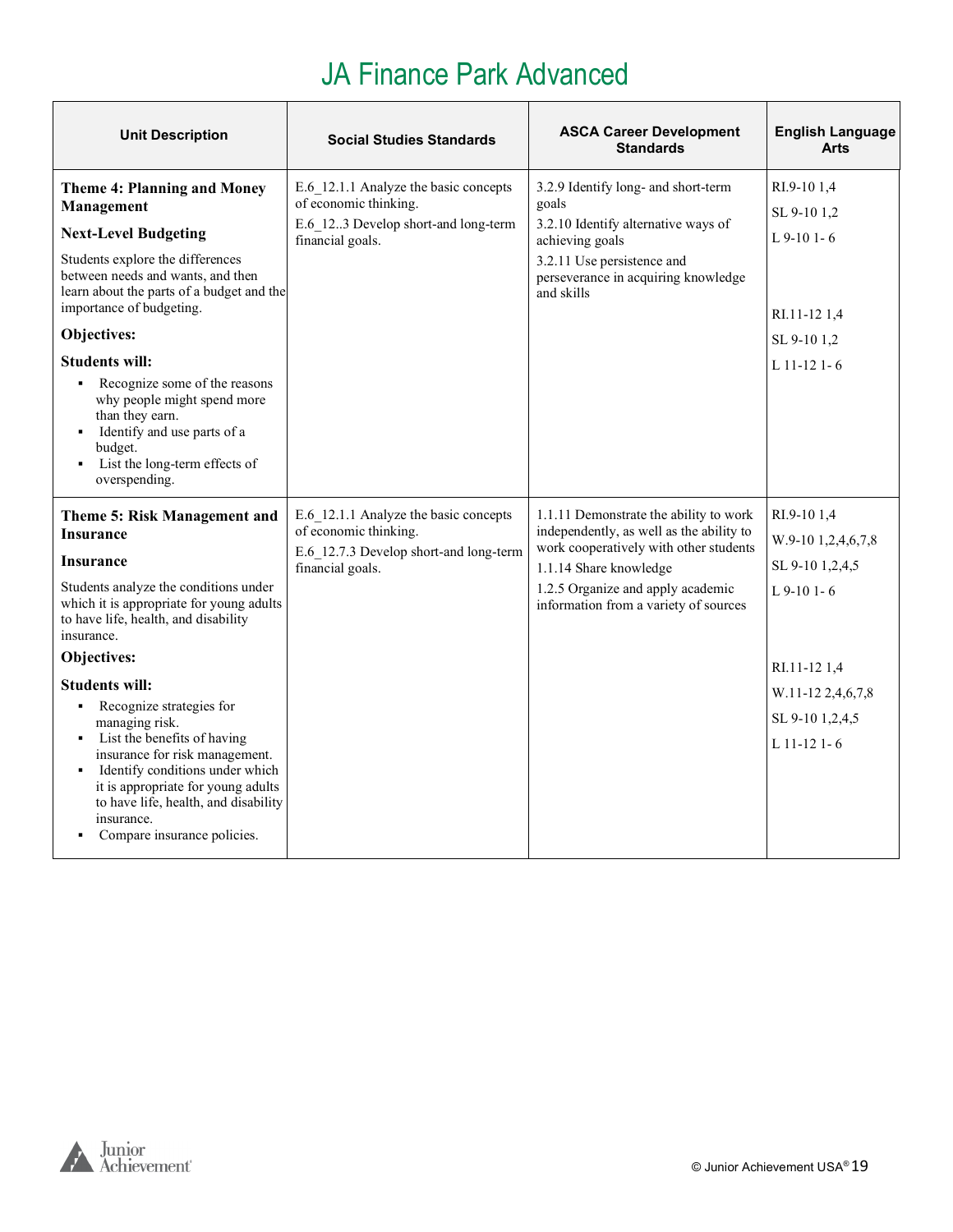| <b>Unit Description</b>                                                                                                                                                                                                                                                                                                                                                                                                                                                                                                                                         | <b>Social Studies Standards</b>                                                                                                                                                                                 | <b>ASCA Career Development</b><br><b>Standards</b>                                                                                                                                                                                                                                                                                                                                                                                                                                                           | <b>English Language</b><br>Arts                                                                                                                    |
|-----------------------------------------------------------------------------------------------------------------------------------------------------------------------------------------------------------------------------------------------------------------------------------------------------------------------------------------------------------------------------------------------------------------------------------------------------------------------------------------------------------------------------------------------------------------|-----------------------------------------------------------------------------------------------------------------------------------------------------------------------------------------------------------------|--------------------------------------------------------------------------------------------------------------------------------------------------------------------------------------------------------------------------------------------------------------------------------------------------------------------------------------------------------------------------------------------------------------------------------------------------------------------------------------------------------------|----------------------------------------------------------------------------------------------------------------------------------------------------|
| <b>Theme 6: Investing</b><br><b>Investing for the Future</b><br>Students learn about different types of<br>investments and collaborate to build a<br>diversified investment portfolio.<br>Objectives:<br><b>Students will:</b><br>Recognize different investment<br>options.<br>• Compare the benefits and risks of<br>various investment options.<br>• Create a diversified investment<br>portfolio that maximizes profit                                                                                                                                      | E.6 12.1.1 Analyze the basic concepts<br>of economic thinking.<br>E.6 12.7.3 Develop short-and long-term<br>financial goals.                                                                                    | 1.1.11 Demonstrate the ability to work<br>independently, as well as the ability to<br>work cooperatively with other students<br>1.1.14 Share knowledge<br>1.2.5 Organize and apply academic<br>information from a variety of sources                                                                                                                                                                                                                                                                         | RI.9-101,4<br>W.9-10 1,8<br>SL 9-10 1,2,5<br>$L$ 9-10 1-6<br>RI.11-12 1,4<br>W.11-12 1,8<br>SL 9-10 1,2,5<br>$L$ 11-12 1-6                         |
| <b>Theme 7: Simulation and Debrief</b><br>Students participate in the JA Finance<br>Park simulation then reflect on the<br>activities they participated in during<br>the simulation and engage in an<br>activity to connect their learnings and<br>takeaways from the JA Finance Park<br>simulation to their future career and<br>money management goals.<br>Objectives:<br><b>Students will:</b><br>• Identify key learnings from the<br>JA Finance Park simulation.<br>• Analyze and apply lessons<br>learned to future career and<br>money management goals. | E.6 12.1.1 Analyze the basic concepts<br>of economic thinking.<br>E.6 12.7.1 Evaluate career choices and<br>the effect on the standard of living.<br>E.6 12.7.3 Develop short-and long-term<br>financial goals. | 1.2.1 Demonstrate the motivation to<br>achieve individual potential<br>1.2.2 Learn and apply critical-thinking<br>skills<br>2.3.8 Demonstrate how interests,<br>abilities and achievement relate to<br>achieving personal, social, educational<br>and career goals<br>2.3.10 Learn to work cooperatively<br>with others as a team member<br>2.3.11 Apply academic and<br>employment readiness skills in work-<br>based learning situations such as<br>internships, shadowing and/or<br>mentoring experiences | RI.9-101,4<br>W.9-10 1,2,4,6,7,8<br>SL 9-10 1,2,4,5,6<br>$L$ 9-10 1-6<br>RI.11-12 1,4<br>W.11-12 1,2,4,6,7,8<br>SL 9-10 1,2,4,5,6<br>$L$ 11-12 1-6 |

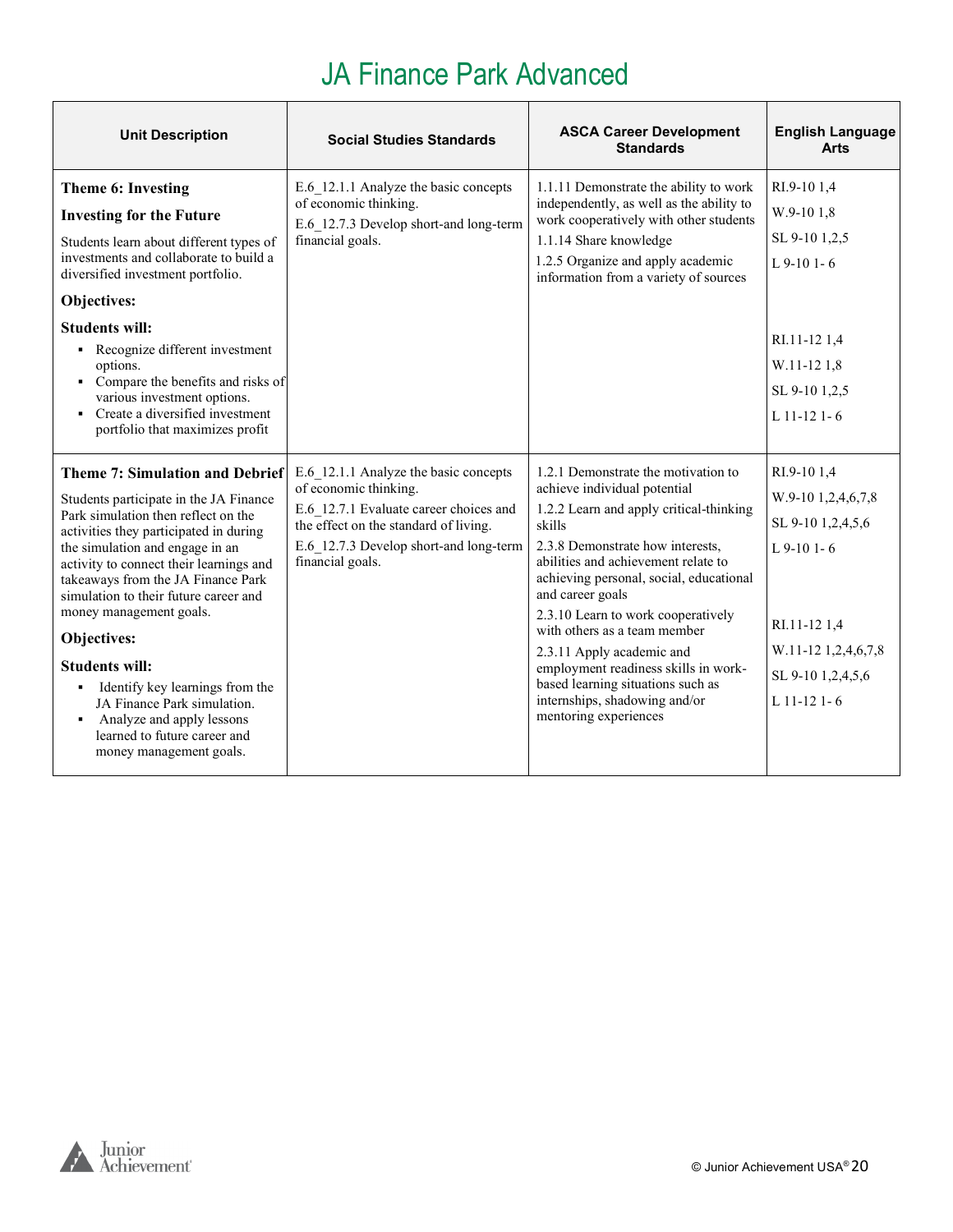| <b>Extension Details</b>                                                                                                                                                                                                                                                                                                                                                                         | <b>Extension Objectives</b>                                                                                                                                                                                                                                                                                                                                       | <b>Social Studies Standards</b>                                                    | <b>ASCA Career Development</b><br><b>Standards</b>                                                                                                                                                                                                                                                                                                                                                      |
|--------------------------------------------------------------------------------------------------------------------------------------------------------------------------------------------------------------------------------------------------------------------------------------------------------------------------------------------------------------------------------------------------|-------------------------------------------------------------------------------------------------------------------------------------------------------------------------------------------------------------------------------------------------------------------------------------------------------------------------------------------------------------------|------------------------------------------------------------------------------------|---------------------------------------------------------------------------------------------------------------------------------------------------------------------------------------------------------------------------------------------------------------------------------------------------------------------------------------------------------------------------------------------------------|
| Theme One: Employment and Income                                                                                                                                                                                                                                                                                                                                                                 |                                                                                                                                                                                                                                                                                                                                                                   |                                                                                    |                                                                                                                                                                                                                                                                                                                                                                                                         |
| <b>Entrepreneurial Strengths and</b><br><b>Talents</b><br>Students are introduced to<br>entrepreneurial characteristics and<br>how they help in business. They<br>take a self-assessment and create a<br>plan to improve their<br>entrepreneurial skills.                                                                                                                                        | <b>Students will:</b><br>• Identify the characteristics of<br>a successful entrepreneur.<br>Examine personal<br>٠<br>entrepreneurial qualifications<br>and characteristics.<br>• Develop a plan for building<br>entrepreneurial skills.                                                                                                                           | E.6 12.7.1 Evaluate career choices<br>and the effect on the standard of<br>living. | 1.2.9 Use assessment results in<br>educational planning<br>1.2.11 Apply knowledge of<br>aptitudes and interests to goal<br>setting                                                                                                                                                                                                                                                                      |
| <b>Job Loss</b><br>Students are introduced to factors<br>that can lead to job loss. They<br>learn which professions are likely<br>to be more affected by specific<br>factors and compare two worker<br>scenarios. Students see how being<br>prepared can help minimize job<br>loss stress and they sketch out a<br>plan to prepare for a possible job<br>loss.                                   | <b>Students will:</b><br>• Recognize factors that can<br>lead to job loss, including<br>economic downturns (layoffs,<br>natural disasters,<br>foreclosure), globalization,<br>and automation.<br>Develop a plan for preparing<br>for job loss.<br>Identify professional<br>development and job<br>retraining opportunities to<br>help when job loss happens.      | E.6 12.7.1 Evaluate career choices<br>and the effect on the standard of<br>living. | 3.3.11 Learn coping skills for<br>managing life events<br>1.3.4 Demonstrate an<br>understanding of the value of<br>lifelong learning as essential to<br>seeking, obtaining and maintaining<br>life goals                                                                                                                                                                                                |
| <b>My Work Values and</b><br><b>Responsibilities</b><br>Students compare two employees<br>to see the importance of soft skills<br>and strong work ethic, and then<br>they learn why work ethic is<br>important to employers. They are<br>challenged to make ethical<br>decisions in the workplace, and<br>they also draft answers to mock<br>interview questions addressing<br>their work ethic. | <b>Students will:</b><br>Recognize the importance of<br>$\mathbf{r}$<br>having a good work ethic and<br>making good choices,<br>including ethical decisions, in<br>the workplace.<br>Explain why certain<br>٠<br>decisions made at work, such<br>as taking excessive sick days,<br>having unexcused absences,<br>or arriving late, have negative<br>consequences. | NA                                                                                 | 1.1.3 Take pride in work and<br>achievement<br>2.1.13 Demonstrate knowledge<br>about the changing workplace<br>2.1.14 Learn about the rights and<br>responsibilities of employers and<br>employees<br>2.1.17 Develop a positive attitude<br>toward work and learning<br>2.1.18 Understand the importance<br>of responsibility, dependability,<br>punctuality, integrity, and effort in<br>the workplace |

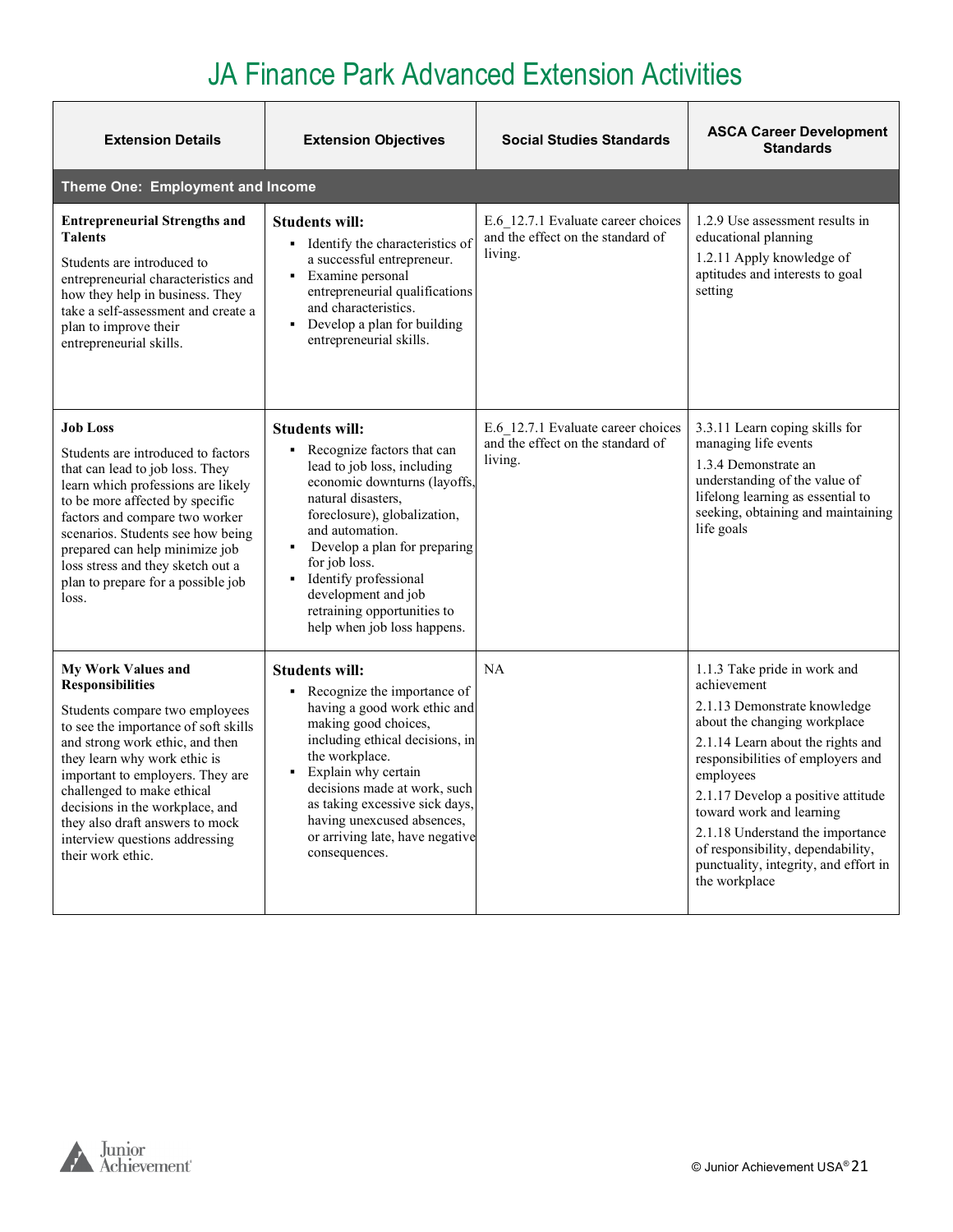| <b>Extension Details</b>                                                                                                                                                                                                                                                                                                                                                                      | <b>Extension Objectives</b>                                                                                                                                                                                                   | <b>Social Studies Standards</b>                                                                                                                  | <b>ASCA Career Development</b><br><b>Standards</b>                                                                                                                                                                                                                                               |
|-----------------------------------------------------------------------------------------------------------------------------------------------------------------------------------------------------------------------------------------------------------------------------------------------------------------------------------------------------------------------------------------------|-------------------------------------------------------------------------------------------------------------------------------------------------------------------------------------------------------------------------------|--------------------------------------------------------------------------------------------------------------------------------------------------|--------------------------------------------------------------------------------------------------------------------------------------------------------------------------------------------------------------------------------------------------------------------------------------------------|
| The IRS W-4 Form<br>Students learn about the process of<br>withholding money for taxes on<br>their paychecks. They can use a tax<br>estimator to determine how much<br>income to withhold for taxes,<br>discover where their tax dollars are<br>spent, and are introduced to tax<br>exemptions. Students use the IRS<br>website to locate the W-4 form and<br>answer some specific questions. | <b>Students will:</b><br>• Explain the purpose of the<br>W-4 form.<br>• Examine the employee<br>sections of the W-4 form                                                                                                      | E.6 12.7.2 Evaluate the effect of<br>taxes and other factors on income.                                                                          | 1.1.6 Apply time-management and<br>task-management skills<br>1.1.7 Demonstrate how effort and<br>persistence positively affect<br>learning<br>1.1.8 Use communication skills to<br>know when and how to ask for<br>help when needed<br>1.1.6 Apply time-management and<br>task-management skills |
| Theme Two: Employment and Education                                                                                                                                                                                                                                                                                                                                                           |                                                                                                                                                                                                                               |                                                                                                                                                  |                                                                                                                                                                                                                                                                                                  |
| Applying for Financial Aid with<br><b>FAFSA</b><br>Students learn how to complete the<br>Free Application for Federal<br>Student Aid (FAFSA) form to<br>apply for financial aid for college.                                                                                                                                                                                                  | <b>Students will:</b><br>• Explain the rationale for<br>completing the FAFSA form.<br>• Identify the resources and<br>information required for the<br>FAFSA form.<br>Develop an action plan for<br>completing the FAFSA form. | E.6 12.7.3 Develop short-and<br>long-term financial goals.                                                                                       | 1.1.6 Apply time-management and<br>task-management skills<br>1.1.7 Demonstrate how effort and<br>persistence positively affect<br>learning<br>1.1.8 Use communication skills to<br>know when and how to ask for<br>help when needed<br>1.1.6 Apply time-management and<br>task-management skills |
| <b>Career Decisions</b><br>Students create a plan based on<br>their interests and talents and learn<br>how to set goals to help them<br>achieve that plan.                                                                                                                                                                                                                                    | <b>Students will:</b><br>• Use a process to develop a<br>career plan.<br>• Identify career choices that<br>match interests and abilities<br>Develop a SMART goal to<br>٠<br>help achieve a chosen career.                     | E.6 12.7.1 Evaluate career choices<br>and the effect on the standard of<br>living.<br>E.6 12.7.3 Develop short-and<br>long-term financial goals. | 3.3.11 Learn coping skills for<br>managing life events<br>1.2.12 Use problem-solving and<br>decision-making skills to assess<br>progress toward educational goals                                                                                                                                |

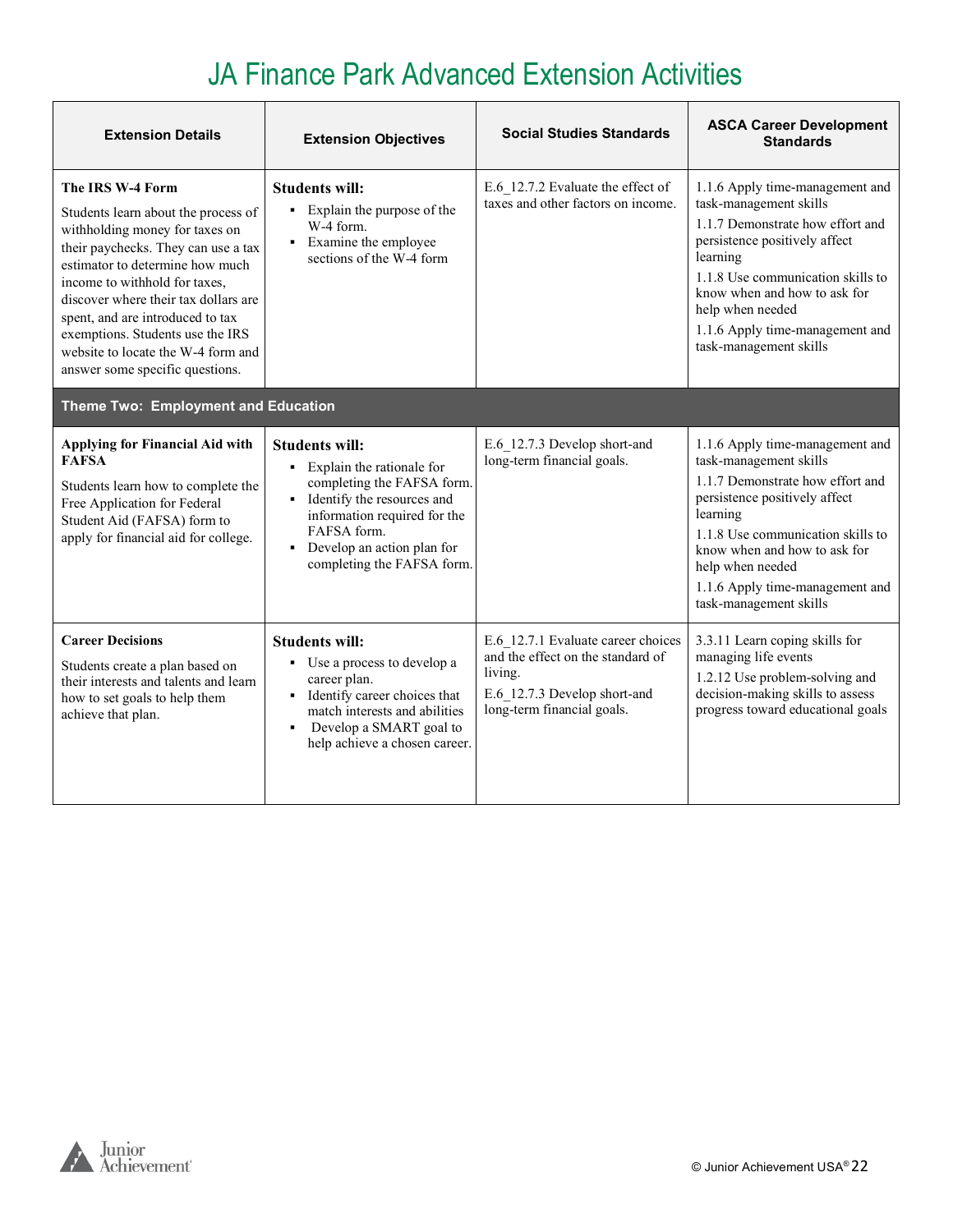| <b>Extension Details</b>                                                                                                                                                                                  | <b>Extension Objectives</b>                                                                                                                                                                                                                                                                                            | <b>Social Studies</b><br><b>Standards</b>                                                                                                                                                                      | <b>Other Standards</b>                                                                                                                                                                                                                                                                                                                                                                                |
|-----------------------------------------------------------------------------------------------------------------------------------------------------------------------------------------------------------|------------------------------------------------------------------------------------------------------------------------------------------------------------------------------------------------------------------------------------------------------------------------------------------------------------------------|----------------------------------------------------------------------------------------------------------------------------------------------------------------------------------------------------------------|-------------------------------------------------------------------------------------------------------------------------------------------------------------------------------------------------------------------------------------------------------------------------------------------------------------------------------------------------------------------------------------------------------|
| <b>Grades Count!</b><br>Students consider the<br>consequence of grades and other<br>factors and their effects on college<br>options and scholarships.                                                     | <b>Students will:</b><br>Reflect on their current<br>GPA and course<br>selections in light of key<br>factors that influence<br>college admissions.<br>• Calculate a possible GPA<br>based on potential new<br>courses.<br>• List the positive steps<br>they can take to be<br>successful with potential<br>new courses | NA                                                                                                                                                                                                             | 1.1.1 Articulate feelings of competence and<br>confidence as learners<br>1.3.5 Understand that school success is the<br>preparation to make the transition from student<br>to community member<br>1.3.6 Understand how school success and<br>academic achievement enhance future career<br>and vocational opportunities<br>1.1.5 Identify attitudes and behaviors that lead<br>to successful learning |
| <b>Interpreting a Financial Aid</b><br><b>Award Letter</b><br>Students learn how to interpret a<br>financial aid award letter and<br>negotiate for more aid                                               | <b>Students will:</b><br>• Recognize the options<br>available upon receiving<br>a financial aid award<br>letter.<br>• Analyze the parts of a<br>financial aid award letter.<br>• Identify effective<br>strategies for negotiating<br>additional financial aid.                                                         | E.6 12.7.3 Develop short-<br>and long-term financial<br>goals.<br>E.6 12.7.4 Analyze the cost<br>and benefits of different<br>types of credit and debt; and<br>the rights and<br>responsibilities of borrowers | 1.2.1 Demonstrate the motivation to achieve<br>individual potential<br>1.2.2 Learn and apply critical-thinking skills                                                                                                                                                                                                                                                                                 |
| <b>Paying for Postsecondary</b><br><b>Education</b><br>Students explore how to pay for<br>postsecondary education, a major<br>financial decision that will<br>impact their finances for years to<br>come. | <b>Students will:</b><br>• Identify a savings goal<br>and plan.<br>• Contrast grants and<br>scholarships with student<br>loans.<br>• Explain the<br>responsibilities<br>associated with student<br>loan debt.                                                                                                          | E.6 12.7.3 Develop short-<br>and long-term financial<br>goals.<br>E.6 12.7.4 Analyze the cost<br>and benefits of different<br>types of credit and debt; and<br>the rights and<br>responsibilities of borrowers | 1.2.1 Demonstrate the motivation to achieve<br>individual potential<br>1.2.2 Learn and apply critical-thinking skills<br>3.3.11 Learn coping skills for managing life<br>events                                                                                                                                                                                                                       |

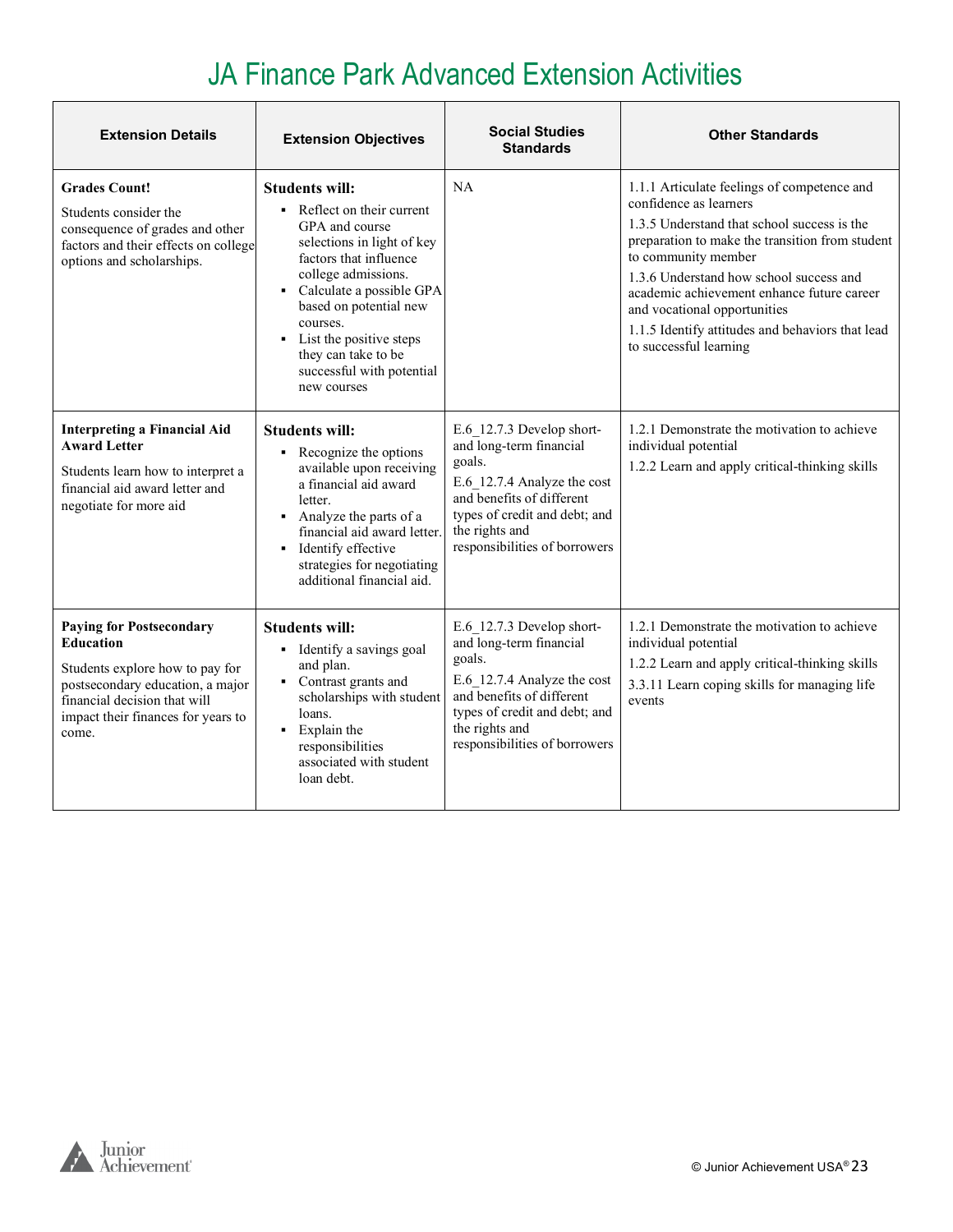| <b>Extension Details</b>                                                                                                                                        | <b>Extension Objectives</b>                                                                                                                                                                                                                                                                                                                                  | <b>Social Studies Standards</b>                                                                                                                                                                                                                                                          | <b>Other Standards</b>                                                                                                                                                                                                            |
|-----------------------------------------------------------------------------------------------------------------------------------------------------------------|--------------------------------------------------------------------------------------------------------------------------------------------------------------------------------------------------------------------------------------------------------------------------------------------------------------------------------------------------------------|------------------------------------------------------------------------------------------------------------------------------------------------------------------------------------------------------------------------------------------------------------------------------------------|-----------------------------------------------------------------------------------------------------------------------------------------------------------------------------------------------------------------------------------|
|                                                                                                                                                                 | Theme Three: Financial Responsibility and Decision Making                                                                                                                                                                                                                                                                                                    |                                                                                                                                                                                                                                                                                          |                                                                                                                                                                                                                                   |
| <b>Buying Your First Car</b><br>Students learn to be smart<br>consumers when purchasing a<br>new or used car                                                    | <b>Students will:</b><br>• Compare benefits of<br>buying and leasing a car.<br>• Identify costs associated<br>with buying and owning<br>a car.<br>Explain benefits of<br>н.<br>buying new and used<br>cars.<br>Analyze costs and<br>$\blacksquare$<br>features of several<br>vehicles to identify the<br>best car for one's needs.                           | E.6 12.7.3 Develop short-and<br>long-term financial goals.<br>E.6_12.7.4 Analyze the cost<br>and benefits of different types<br>of credit and debt; and the<br>rights and responsibilities of<br>borrowers                                                                               | 1.2.5 Organize and apply academic<br>information from a variety of sources                                                                                                                                                        |
| <b>Cost of Living</b><br>Students consider the<br>differences in cost of living<br>and median wage in different<br>areas of the United States.                  | <b>Students will:</b><br>• Compare cost of living in<br>different states.<br>Discover the different<br>median wage for<br>different states and<br>occupations.<br>Make a four-step plan<br>٠<br>for the future.                                                                                                                                              | E.6 12.7.1 Evaluate career<br>choices and the effect on the<br>standard of living.<br>E.6 12.7.3 Develop short-and<br>long-term financial goals.                                                                                                                                         | 1.2.1 Demonstrate the motivation to achieve<br>individual potential<br>1.2.2 Learn and apply critical-thinking skills<br>1.2.12 Use problem-solving and decision-<br>making skills to assess progress toward<br>educational goals |
| My Financial Future and<br>Debt<br>Students learn how to use credit<br>responsibly, why they should<br>keep debt low, and why credit<br>scores matter.          | <b>Students will:</b><br>• Recognize the effects of<br>late or missed payments.<br>Explain the effect of<br>٠<br>debts on a person's net<br>worth.<br>Distinguish between<br>$\blacksquare$<br>good use and misuse of<br>credit cards.                                                                                                                       | E.6 12.7.3 Develop short-and<br>long-term financial goals.<br>E.6 12.7.4 Analyze the cost<br>and benefits of different types<br>of credit and debt; and the<br>rights and responsibilities of<br>borrowers.<br>E.6 12.7.5 Develop strategies<br>to avoid and manage debt<br>effectively. | 3.3.11 Learn coping skills for managing life<br>events                                                                                                                                                                            |
| Philanthropy<br>Students consider the<br>emotional, social, and financial<br>benefits of charitable giving as<br>part of creating a personal<br>financial plan. | <b>Students will:</b><br>• Explain the difference<br>between philanthropy and<br>charity.<br>• Express how society<br>benefits when others<br>donate money for worthy<br>causes.<br>Evaluate how<br>$\blacksquare$<br>philanthropy fits within a<br>personal financial plan.<br>Clarify how charitable<br>$\blacksquare$<br>giving may have tax<br>benefits. | E.6_12.1.1 Analyze the basic<br>concepts of economic thinking.                                                                                                                                                                                                                           | 1.2.5 Organize and apply academic<br>information from a variety of sources                                                                                                                                                        |

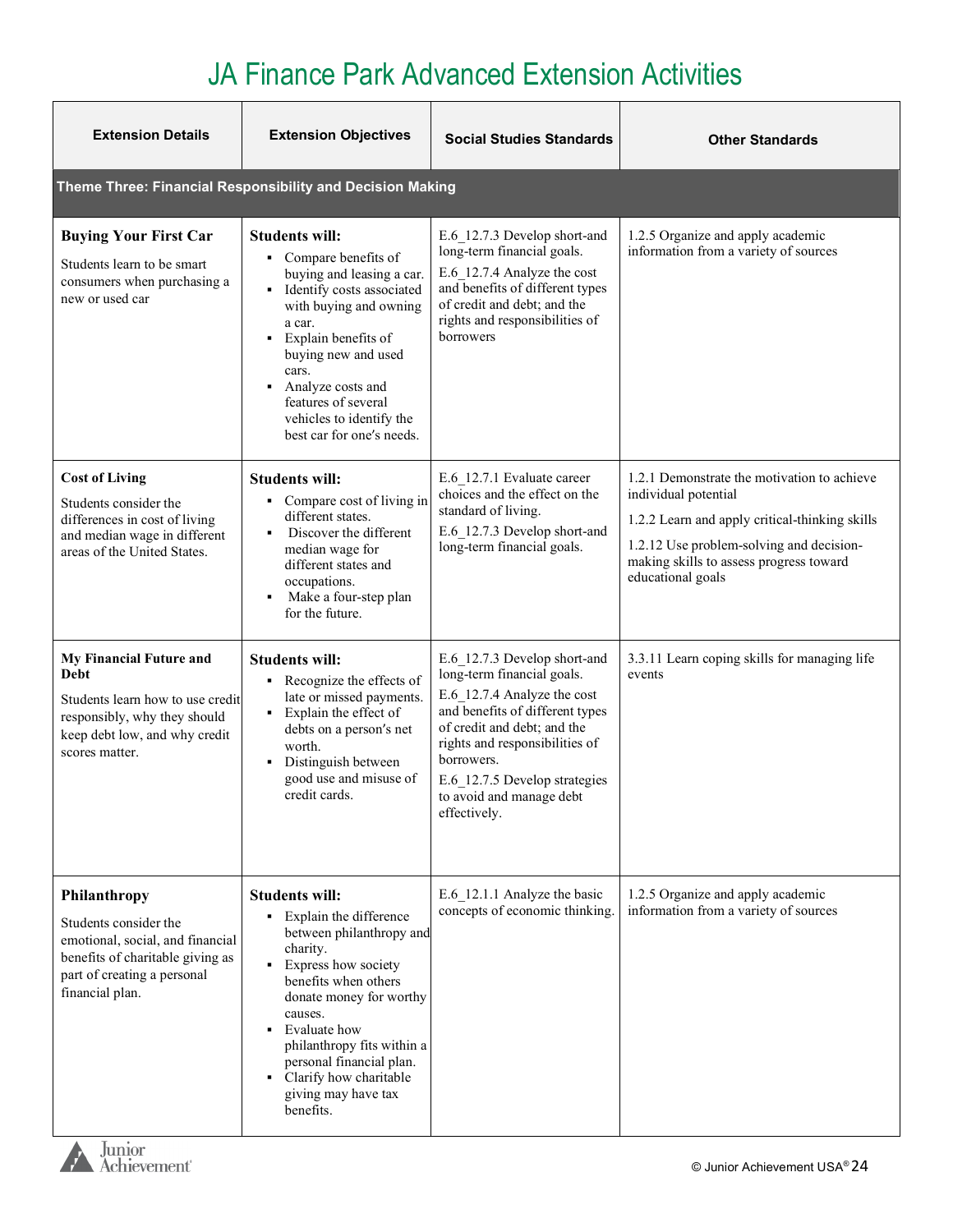| <b>Extension Details</b>                                                                                                                                                                                                                                          | <b>Extension Objectives</b>                                                                                                                                                                                                                                                            | <b>Social Studies Standards</b>                                                                                                                                                                      | <b>Other Standards</b>                                                                                                                                                                                                                     |
|-------------------------------------------------------------------------------------------------------------------------------------------------------------------------------------------------------------------------------------------------------------------|----------------------------------------------------------------------------------------------------------------------------------------------------------------------------------------------------------------------------------------------------------------------------------------|------------------------------------------------------------------------------------------------------------------------------------------------------------------------------------------------------|--------------------------------------------------------------------------------------------------------------------------------------------------------------------------------------------------------------------------------------------|
| <b>Planning for Financial Success</b><br>Students use critical thinking skills and<br>design to communicate the benefits of<br>financial goal planning.                                                                                                           | <b>Students will:</b><br>• Recognize the steps for<br>financial goal planning.<br>Identify a financial goal<br>٠<br>and develop a plan to<br>reach it.                                                                                                                                 | E.6 12.7.3 Develop short-and long-<br>term financial goals.                                                                                                                                          | 1.2.1 Demonstrate the<br>motivation to achieve<br>individual potential<br>1.2.2 Learn and apply critical-<br>thinking skills<br>1.2.12 Use problem-solving<br>and decision-making skills to<br>assess progress toward<br>educational goals |
| <b>Sales and Property Taxes</b><br>Students determine the impact taxes<br>have on financial decision making.                                                                                                                                                      | <b>Students will:</b><br>• Explain what taxes are<br>used for.<br>• Recognize different types<br>of taxes.<br>Analyze the impact of<br>taxes on financial<br>decisions, such as buying a<br>car or a home.                                                                             | E.6 12.4.2 Evaluate the role of<br>government in a market economy<br>E.6 12.7.2 Evaluate the effect of<br>taxes and other factors on income.                                                         | 1.2.5 Organize and apply<br>academic information from a<br>variety of sources                                                                                                                                                              |
| Theme Four: Planning and Money Management                                                                                                                                                                                                                         |                                                                                                                                                                                                                                                                                        |                                                                                                                                                                                                      |                                                                                                                                                                                                                                            |
| <b>A World Without Cash</b><br>Students learn about cashless spending.<br>They discover the pros and cons of<br>cashless spending, reflect on the impact<br>that apps and credit/debit cards can<br>have on spending and security, and<br>research a payment app. | <b>Students will:</b><br>Explore different payment<br>$\blacksquare$<br>types and classify the pros<br>and cons of using payment<br>apps.<br>Identify potential security<br>٠<br>issues with using payment<br>apps.<br>Analyze how to use a<br>٠<br>payment app to manage<br>spending. | E.6 12.4.3 Explain the functions<br>and role of money.<br>E.6 12.7.4 Analyze the cost and<br>benefits of different types of credit<br>and debt, and the rights and<br>responsibilities of borrowers. | 1.2.5 Organize and apply<br>academic information from a<br>variety of sources                                                                                                                                                              |
| <b>Extracurricular Expenses</b><br>Students apply their understanding of<br>budgeting as they explore how to<br>budget for extracurricular activities that<br>are part of many students' high school<br>experiences.                                              | <b>Students will:</b><br>• Outline a short-term<br>financial goal for how to<br>save for extracurricular<br>expenses.<br>• Generate a personal<br>budget to achieve the goal                                                                                                           | E.6_12.7.3 Develop short-and long-<br>term financial goals.                                                                                                                                          | 3.3.11 Learn coping skills for<br>managing life events                                                                                                                                                                                     |

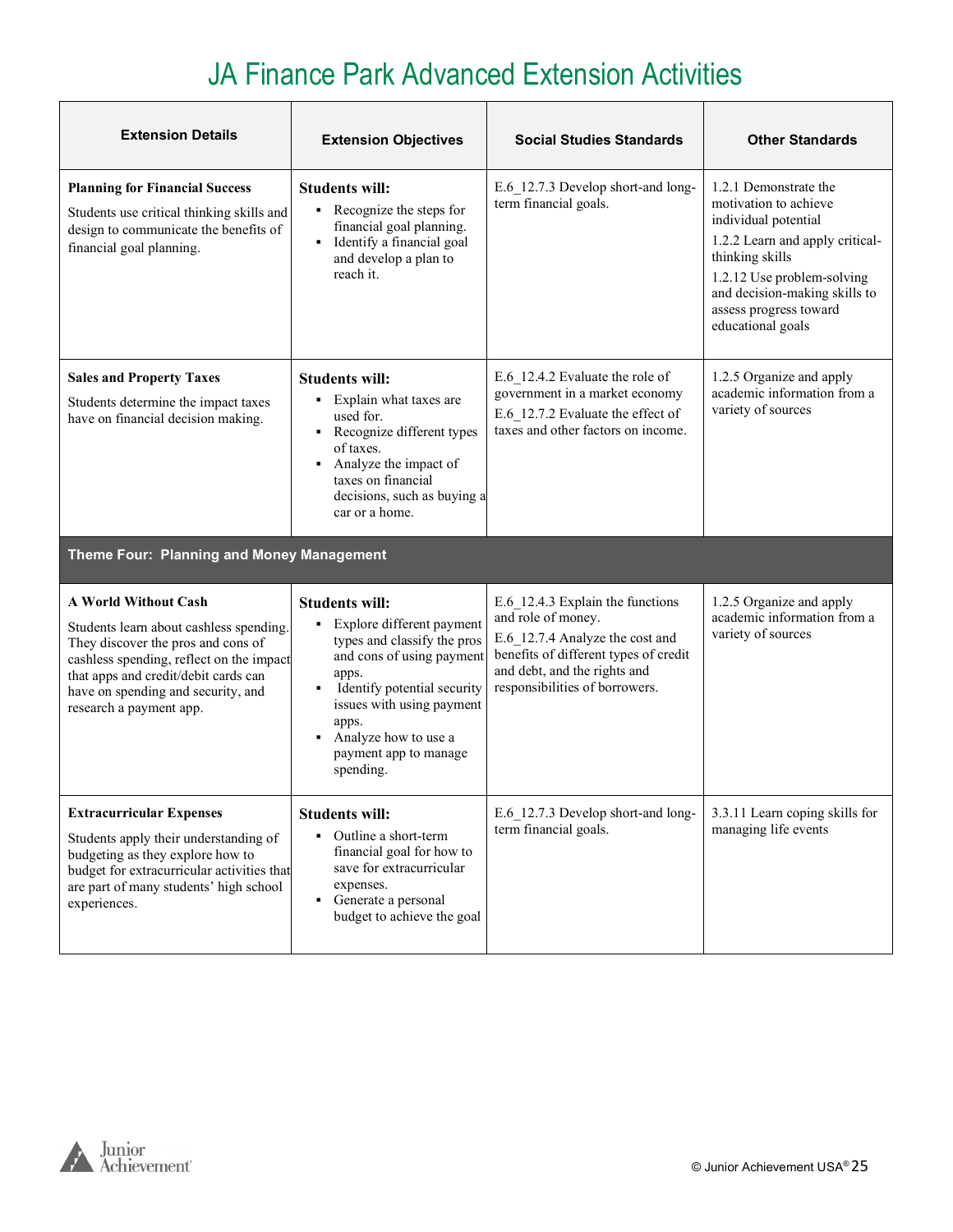| <b>Extension Details</b>                                                                                                                                                                                                                                                                    | <b>Extension Objectives</b>                                                                                                                                                                                                                                           | <b>Social Studies Standards</b>                                                                                                                                                                           | <b>Other Standards</b>                                                        |
|---------------------------------------------------------------------------------------------------------------------------------------------------------------------------------------------------------------------------------------------------------------------------------------------|-----------------------------------------------------------------------------------------------------------------------------------------------------------------------------------------------------------------------------------------------------------------------|-----------------------------------------------------------------------------------------------------------------------------------------------------------------------------------------------------------|-------------------------------------------------------------------------------|
| <b>Unexpected Expenses</b><br>Students understand the impact of<br>unexpected expenses on their budget<br>and the role of an emergency fund in<br>meeting those expenses.                                                                                                                   | <b>Students will:</b><br>• Evaluate if an emergency<br>fund should be used for<br>different emergency<br>scenarios.<br>• Create an emergency fund<br>savings plan for an<br>emergency.<br>Analyze how saving for an<br>emergency fund can<br>impact a monthly budget. | E.6 12.7.3 Develop short-and long-<br>term financial goals.                                                                                                                                               | 3.3.11 Learn coping skills for<br>managing life events                        |
| Theme Five: Risk Management and Insurance                                                                                                                                                                                                                                                   |                                                                                                                                                                                                                                                                       |                                                                                                                                                                                                           |                                                                               |
| <b>Auto Insurance</b><br>Students learn about different types<br>of auto insurance policies and what<br>each cover. They explore the costs<br>of insurance, including premiums<br>and deductibles, and learn<br>strategies for keeping auto<br>insurance costs low.                         | <b>Students will:</b><br>Differentiate among the<br>main types of auto<br>insurance coverage.<br>• Identify ways to mitigate<br>risk to help keep auto<br>insurance costs down.                                                                                       | E.6 12.7.3 Develop short-and long-<br>term financial goals.                                                                                                                                               | 1.2.5 Organize and apply<br>academic information from a<br>variety of sources |
| <b>Mortgages</b><br>Students learn the basics about<br>mortgages, including what a mortgage<br>payment consists of and the initial<br>expenses for obtaining a mortgage.<br>They explore different types of<br>mortgages and compare fixed-rate,<br>adjustable-rate, and balloon mortgages. | <b>Students will:</b><br>Explain the expenses<br>$\blacksquare$<br>associated with taking out<br>a mortgage.<br>· Differentiate among<br>different types of<br>mortgages.                                                                                             | E.6 12.7.3 Develop short-and long-<br>term financial goals.<br>E.6 12.7.4 Analyze the cost and<br>benefits of different types of credit<br>and debt, and the rights and<br>responsibilities of borrowers. | 1.2.5 Organize and apply<br>academic information from a<br>variety of sources |
| Theme 6: Investing                                                                                                                                                                                                                                                                          |                                                                                                                                                                                                                                                                       |                                                                                                                                                                                                           |                                                                               |
| <b>Purchasing Stocks</b><br>Students learn the basics of stock<br>market investing, compare factors that<br>impact the market, read and respond to<br>scenarios about investing, and are<br>introduced to three investing strategies.                                                       | <b>Students will:</b><br>• Recognize basic principles<br>of investing in stocks.<br>• Identify factors that affect<br>stocks and the stock<br>market.<br>• List strategies for smart<br>investing.                                                                    | E.6 12.7.3 Develop short-and long-<br>term financial goals.                                                                                                                                               | 1.2.5 Organize and apply<br>academic information from a<br>variety of sources |